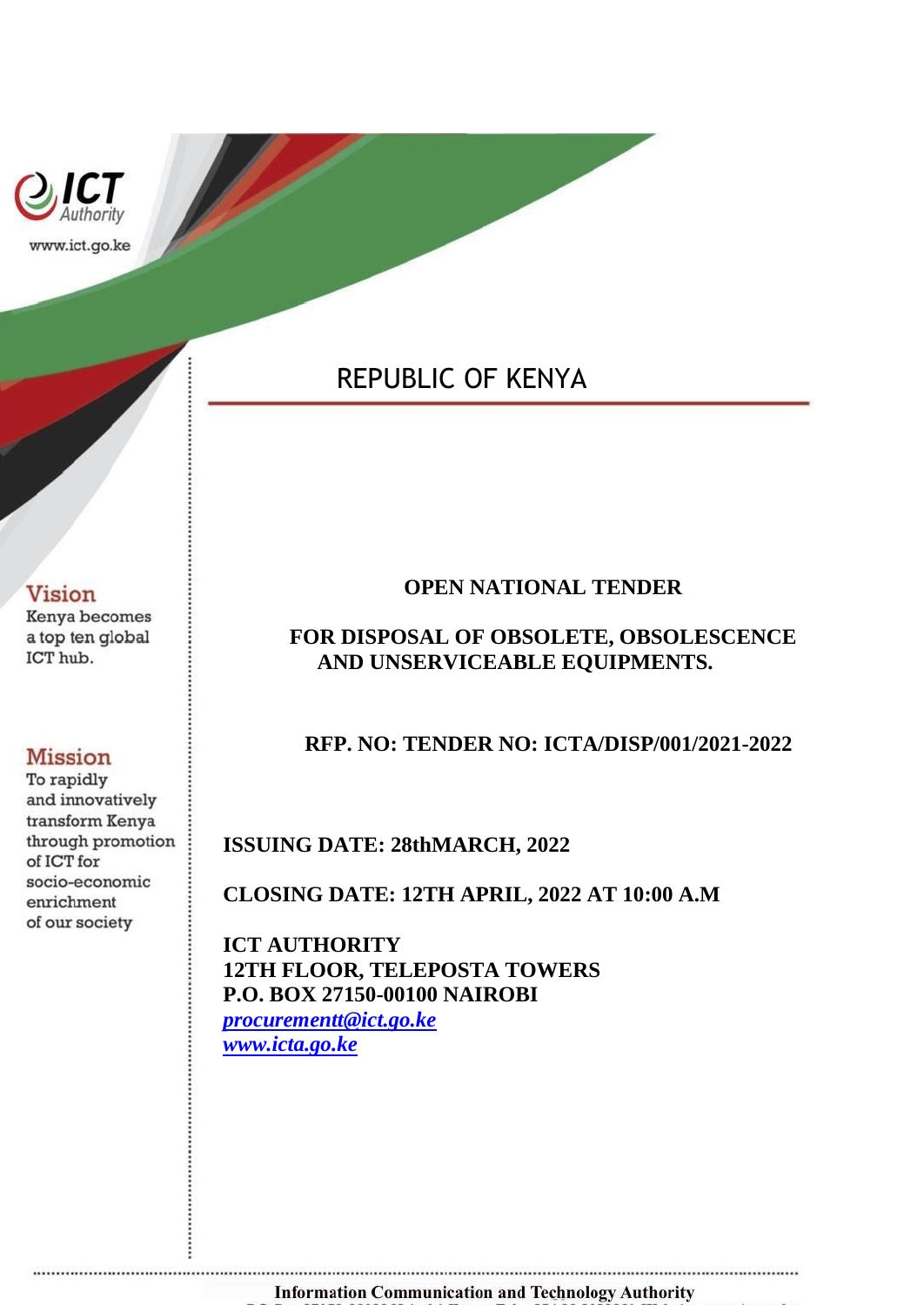# **Table of Contents**

| 1.  |  |
|-----|--|
| 2.  |  |
| 3.  |  |
| 4.  |  |
| 5.  |  |
| 6.  |  |
| 7.  |  |
| 8.  |  |
| 9.  |  |
| 11. |  |
| 12. |  |
| 13. |  |
| 14  |  |
| 15. |  |
| 16. |  |
| 17. |  |
| 18. |  |
| 19. |  |
|     |  |
|     |  |
|     |  |
|     |  |
|     |  |
|     |  |
|     |  |
|     |  |
|     |  |
|     |  |
|     |  |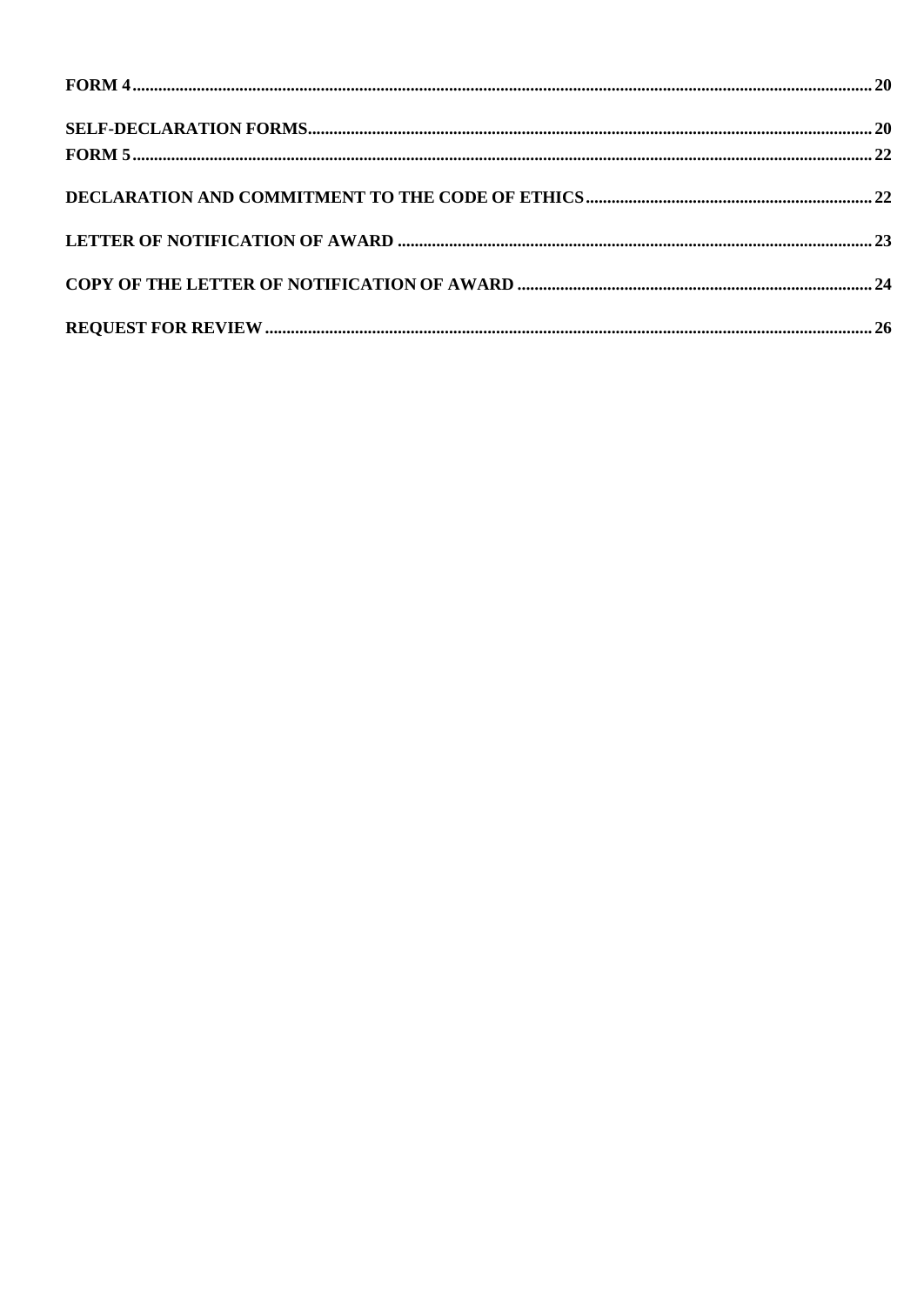## <span id="page-3-0"></span>**INVITATION TO TENDER**

## PROCURING ENTITY: **The Information and Communications Technology Authority**

## CONTRACT NAME AND DESCRIPTION: **DISPOSAL OF OBSOLETE, OBSOLESCENCE AND UNSERVICEABLE EQUIPMENTS**

- 1. The Information and Communications Technology Authority now invites sealed tenders from eligible candidates to Purchase obsolete, obsolescence and unserviceable equipment's embarked for Disposal.
- 2. Interested eligible candidates may obtain further information at the address provided below. Items will be sold as they are, without any encumbrances.
- 3. Interested tenderers may inspect the goods to be sold during office hours *0800 to 1500 hour* at the address given below.
- 4. Viewing of the Assets, stores items and boarded motor vehicles shall be done at Teleposta's ICTA offices listed in the annex to the tender documents between **28th March, 2022 and 8th April, 2022** during working hours.
- **5.** A complete set of tender documents may be obtained by interested candidates upon payment of non-refundable fees of Kshs 1,000 in cash or banker's cheque payable or deposited in ICT Authority's account at **Citi Bank**, **Upper hill, Account Number, 300085016**. Tender documents may be obtained electronically from the Website: www.icta.go.ke . Tender documents obtained electronically will be **free of charge.**
- 6. Tenderers will be required to pay in advance are fundable deposit as indicated in the Appendix to Instructions to tenderers.
- 7. Completed tenders must be delivered to the address below on or before **12th April, 2022**. Electronic Tenders *will not* be permitted.
- 8. Prices quoted should be net, must be in Kenya Shillings and shall remain valid for the period to be determined by the Procuring Entity from the closing date of the tender.
- 9. Tenders will be opened immediately after the deadline date and time specified above or any deadline date and time specified later. Tenders will be publicly opened in the presence of the Tenderers' designated representatives who choose to attend at the address below.
- 10. Late tenders will be rejected.
- 11. The addresses referred to above are:

## **A. Address for obtaining further information**

- **(1)** Name of Procuring Entity: **The Information and Communications Technology Authority**
- (2) Physical address for hand Courier Delivery to an office or Tender Box : **The Information and Communications Technology Authority, Teleposta towers, 12th floor, Kenyatta Avenue, Nairobi.**
- **(3)** Postal Address: **P.O Box 27150-00100 Nairobi**
- **(4)** The officer to be contacted is the **Deputy Director Supply-Chain Management: Tel: +254 20 2089061/2211960 Fax: +254 20 2211960**, Email: **procurement@ict.go.ke**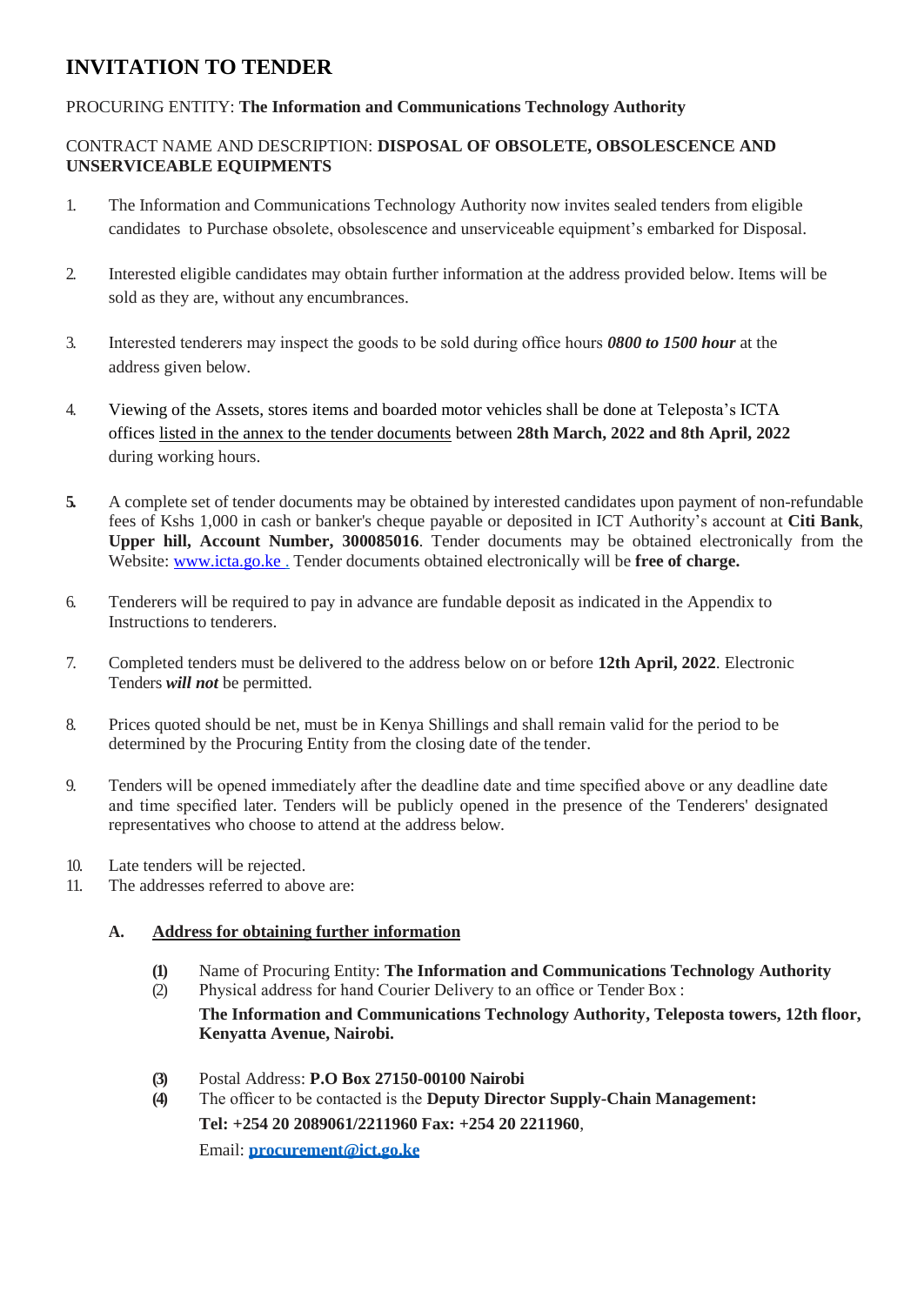## **B. Address for Submission of Tenders.**

- (1) Name of Procuring Entity: The Information and Communications Technology Authority (ICTA)
- (2) Postal Address: P.O Box 27150-00100 Nairobi
- (3) Physical address for hand Courier Delivery to an office or Tender Box: The Information and Communications Technology Authority, Teleposta towers, 12th floor, Kenyatta Avenue, Nairobi.

## **C. Address for Opening of Tenders.**

- (1) Name of Procuring Entity: The Information and Communications Technology Authority (ICTA)
- (2) Physical address for the location: The Information and Communications Technology Authority, Teleposta towers, 12th floor, Kenyatta Avenue, Nairobi.

**The Chief Executive Officer** 

**The Information and Communications Technology Authority (ICTA)**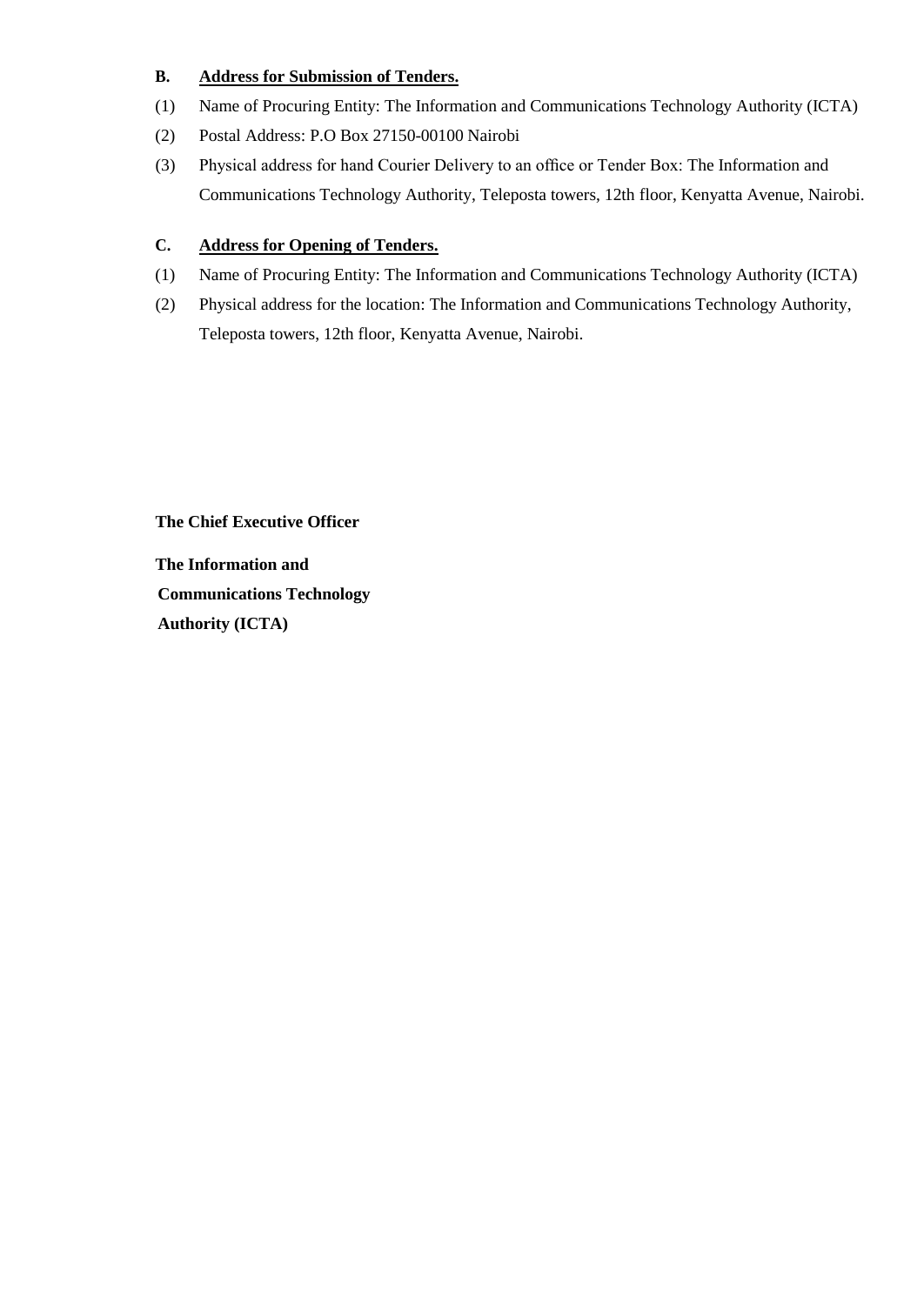## <span id="page-5-0"></span>SECTION I - INSTRUCTIONS TO TENDERERS

## <span id="page-5-1"></span>**1. Eligible Tenderers**

- 1.1 This Invitation for Tenders is open to all tenderers eligible as described in the Appendix to instructions to tenderers.
- 1.2 Tenderers shall be under a declaration of in eligibility for corrupt or fraudulent practices
- 1.3 The Procuring Entity's employees, committee members, board members and their Spouses, Child, Parent, Brothers or Sister. Child, Parent, Brother or Sister of a Spouse are not eligible to participate in the tender unless where specifically allowed under section 131 of the Act.
- 1.4 A Kenyan tenderer shall provide evidence of having fulfilled his/her tax obligations by producing a valid tax compliance certificate or tax exemption certificate issued by the Kenya Revenue Authority.

## <span id="page-5-2"></span>**2. Cost of Tendering**

- 2.1 The tenderer shall bear all costs associated with the preparation and submission of its tender, and the Procuring Entity, will in no case be responsible or liable for those costs, regardless of the conduct or outcome of the tendering process.
- 2.2 The Procuring Entity shall allow the tenderer to review the tender document and the goods to be sold free of charge before tendering.

## <span id="page-5-3"></span>**3. The Tender Document**

- 3.1 The tender document comprises thedocumentslistedbelowandanyaddendaissuedinaccordancewithclause 2.5 of these instructions to tenderers.
	- i) Invitation to tender.
	- ii) Instructions to tenderers,
	- iii) Schedule of items and prices,
	- iv) Conditions of Tender,
	- v) Form of tender,
	- vi) Confidential Business Questionnaire Form,
	- vii) Tender Commitment Declaration Form.
- 3.2 The tenderer is expected to examine all instructions, forms, terms and specifications in the tender documents. Failure to meet all the requirements of the tender will beat the tenderer's risk and may result in the rejection of its tender.

## <span id="page-5-4"></span>**4. Clarification of Documents**

- 4.1 A prospective tenderer requiring any clarification of the tender document may notify the Procuring Entity in writing or by post at the entity's address indicated in the Invitation for tenders. The Procuring Entity will respond in writing to any request for clarification of the tender documents, which it receives not later than five (5) days prior to the deadline for the submission of tenders, prescribed by the Procuring Entity. Written copies of the Procuring entities response (including an explanation of the query but without identifying the source of inquiry) will be sent to all prospective tenderers that have received the tender document.
- 4.2 Clarification of tenders shall be requested by the tenderer to be received by the Procuring Entity not later than 7 days prior to the deadline for submission of tenders.
- 4.3 The Procuring Entity shall reply to any clarifications sought by the tenderer within 3 days of receiving the request to enable the tenderer to make timely submission of its tender.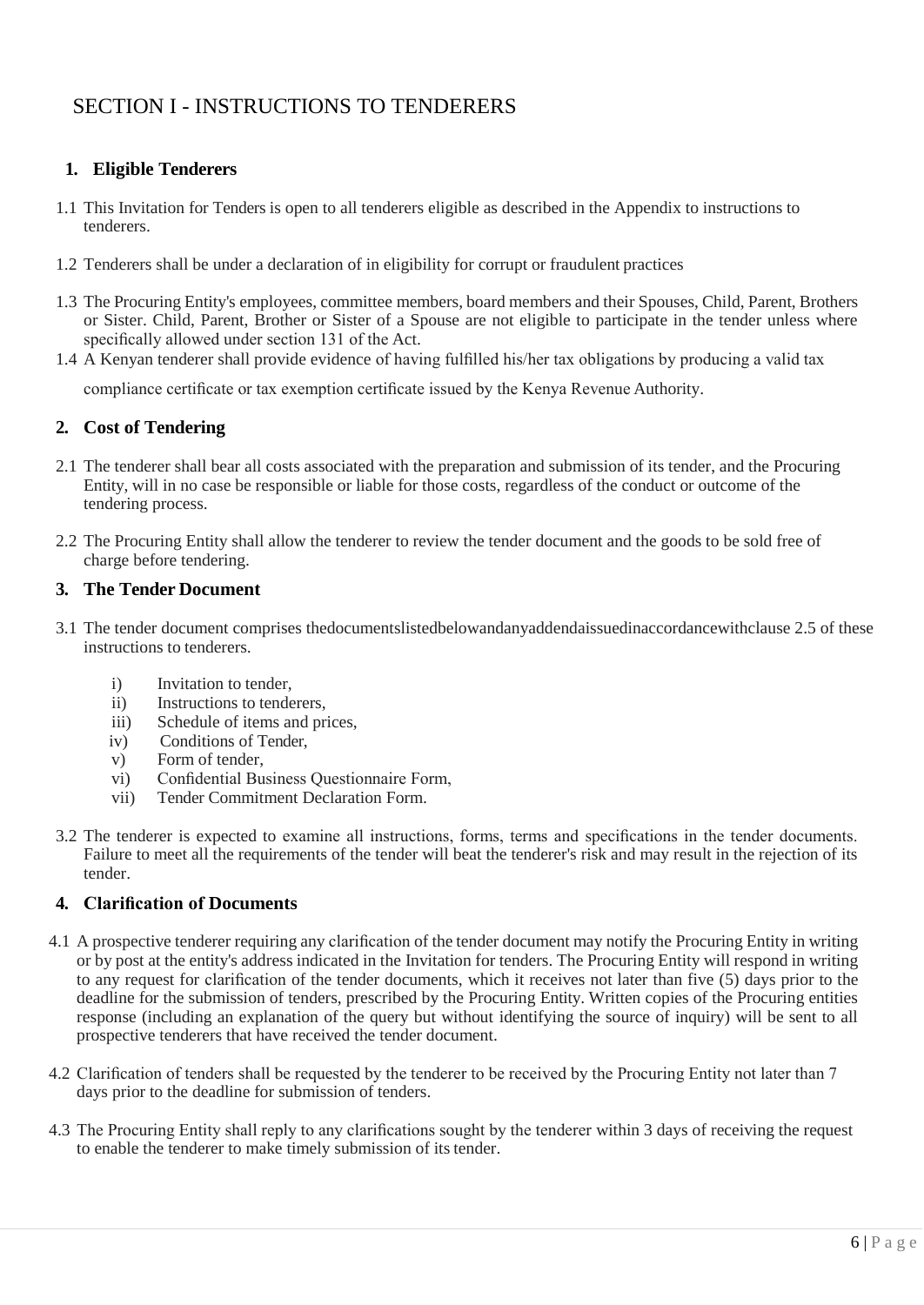## <span id="page-6-0"></span>**5. Amendment of Documents**

- 5.1 At any time prior to the deadline forsubmission of tenders, the Procuring Entity,may for any reasons, whether at its own initiative or in response to a clarification requested by a prospective tenderer, modify the tender documents by amendment
- 5.2 All prospective candidates that have received the tender documents will be notified of the amendment in writing or by post and will be binding on them.
- 5.3 In order to allow prospective tenderers reasonable time in which to take the amendment in to account in preparing their tenders, the Procuring Entity, at its discretion, may extend the deadline for the submission of tenders.

## <span id="page-6-1"></span>**6. Tender Prices and Currencies**

- 6.1 The tenderer shall indicate on the appropriate Price Schedule the unit prices and total tender price of the item sit proposes to purchase under the contract.
- 6.2 Prices quoted by the tenderer shall be fixed during the tender validity period and not subject to variation on any account. A tender submitted with an adjustable price quotation will be treated as non- responsive and will be rejected.
- 6.3 The Price quoted shall be in Kenya Shillings.

## <span id="page-6-2"></span>**7. Tender deposit**

- 7.1 The tenderer shall put a deposit for every item tendered for in the amount indicated in the schedule of items and prices, to the Bank account indicated in Section III - Schedule of Items and Prices
- 7.2 Failure to put the required deposit for any item tendered for will lead to disqualification of the tender for theitem.
- 7.3 Unsuccessful Tenderer's tender deposit will be discharged or returned as promptly as possible but not later than Seven (7) days after the expiration of the period of tender validity prescribed by the Procuring Entity.
- 7.4 The successful Tenderer's tender deposit will be credited to his tender price so that it forms part of the amount of the tender and the tender will be required to pay the tender priceless the depositsecurity.
- 7.5 The tender deposit shall be forfeited:
	- a) If a tenderer withdraws its tender during the period of tender validity specified by the Procuring Entity.
	- b) In the case of a successful tenderer, if the tenderer fails to pay the balance of the tender price.

## <span id="page-6-3"></span>**8. Validity of Tenders**

- **8.1** Tenders shall remain **valid for 120 days** or as specified in the appendix to instruction to tenderers after date of tender opening prescribed by the Procuring Entity, pursuant to paragraph 2.10. **Tender valid for a shorter period shall be rejected by the Procuring Entity as non-responsive.**
- 8.2 In exceptional circumstances, the Procuring Entity may solicit the Tenderer's consent to an extension of the period of validity. The request and the responses there to shall be made in writing. The tender deposit provided under paragraph 2.7 shall also be suitably extended. A tenderer may refuse the request without forfeiting its tender deposit. A tenderer granting the request will not be required nor permitted to modify its tender.

## <span id="page-6-4"></span>**9. Viewing of Tender Items**

9.1 Prospective tenders are advised to view the items to be sold before tendering. This will enable them to arrive at the most reasonable and competitive tenders. Tenders are based on "AS WHERE IT IS AND THE CONDITION IT IS IN" and the conditions of the items are not guaranteed or warranted by the seller.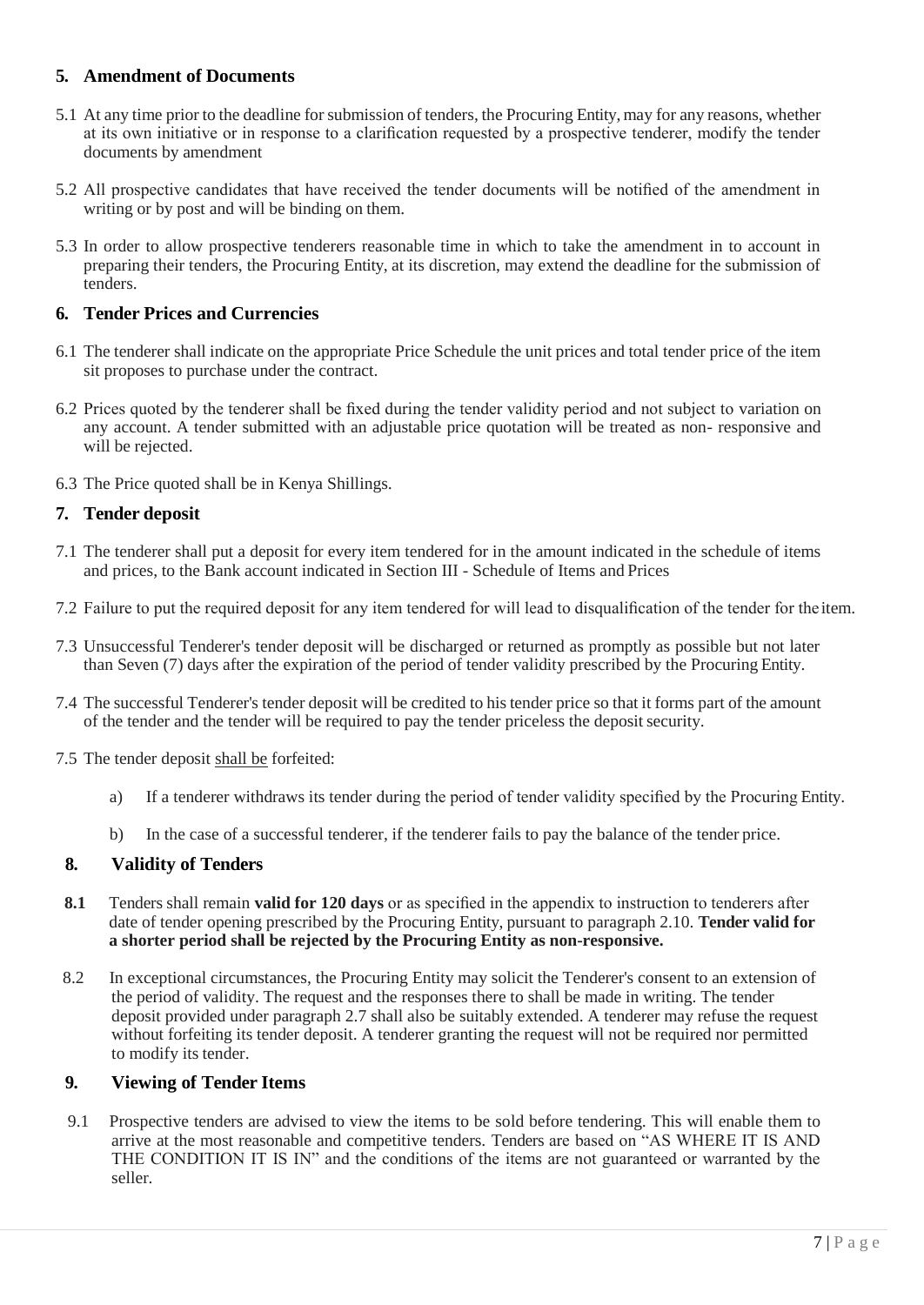## **10. Sealing and Marking of Tenders**

- 10.1 The Tenderer shall deliver the Tender in a single, sealed envelope bearing the name and Reference number of the Tender, addressed to the Procuring Entity and a warning not to open before the time and date for Tender opening date. Within the single outer envelope, the Tenderer shall place another sealed envelope containing the list of and prices of the items tendered for and addressed asfollows.
	- a) Bear the name and address (including telephone number and email) of the Tenderer;
	- b) Bear the name and Reference number of the Tender;
	- c) Bear the name and address of the Procuring Entity; and
	- d) Attach a payment slip or certified banking details from a bank, warranting the deposit payment made for the items tender for.
- 10.2 If all envelopes are not sealed and marked as required, the *Procuring Entity* will assume no responsibility for the misplacement or premature opening of the Tender, or failure to contact the tenderer in case of advice on the status of the tender or refund of deposit. Tenders that are misplaced or openedprematurely will not be accepted.

#### <span id="page-7-0"></span>**11. Deadline for Submission of Tenders**

- **11.1** Tenders must be received by the Procuring Entity at the address specified not later than **12th April, 2022 at 10.00am.**
- 11.2 The Procuring Entity may, at its discretion, extend this deadline for the submission of tenders by amending the tender documents in accordance with paragraph 2.5.in which case all rights and obligations of the Procuring Entityandtendererspreviouslysubjecttothedeadlinewillthereafterbesubjecttothedeadlineasextended.

#### <span id="page-7-1"></span>**12. Modification of tenders**

- 12.1 The tenderer may modify or withdraw its tender after the tender's submission, provided that written notice of the modification, including substitution or withdrawal of the tenders, is received by the Procuring Entity prior to the deadline prescribed for submission of tenders.
- 12.2 The Tenderer's modification or withdrawal notice shall be prepared, sealed, marked, and dispatched in accordance with the provisions of paragraph 2.9.1. A withdrawal notice may also be sent by fax or email but followed by a signed confirmation copy, post marked not later than the deadline for submission of tenders.
- 12.3 No tender may be modified after the deadline for submission of tenders

## <span id="page-7-2"></span>**13. Withdrawals and tenders**

13.1 No tender may be withdrawn in the interval between the deadline for submission of tenders and the expiration of the period of tender validity specified by the tenderer. Withdrawal of a tender during this interval may result in the tenderer's forfeiture of its tender deposit, pursuant to paragraph 2.7.5

## <span id="page-7-3"></span>**14 Opening of Tenders**

- 14.1 The Procuring Entity will open all tenders in the presence of tenderers' representatives who choose to attendat **10.00am, Tuesday on 12th MARCH, 2022) at** The Information and Communications Technology Authority (ICTA), Teleposta towers 12<sup>th</sup> floor. The tenderers or representatives who are present shall sign a register evidencing their attendance.
- 14.2 The tenderers' names, tender modifications or withdrawals, tender prices, and the presence or absence of requisite tender deposit and such other details as the Procuring Entity, at its discretion, may consider appropriate, will be announced at the opening.
- 14.3 The Procuring Entity will prepare minutes of the tender opening.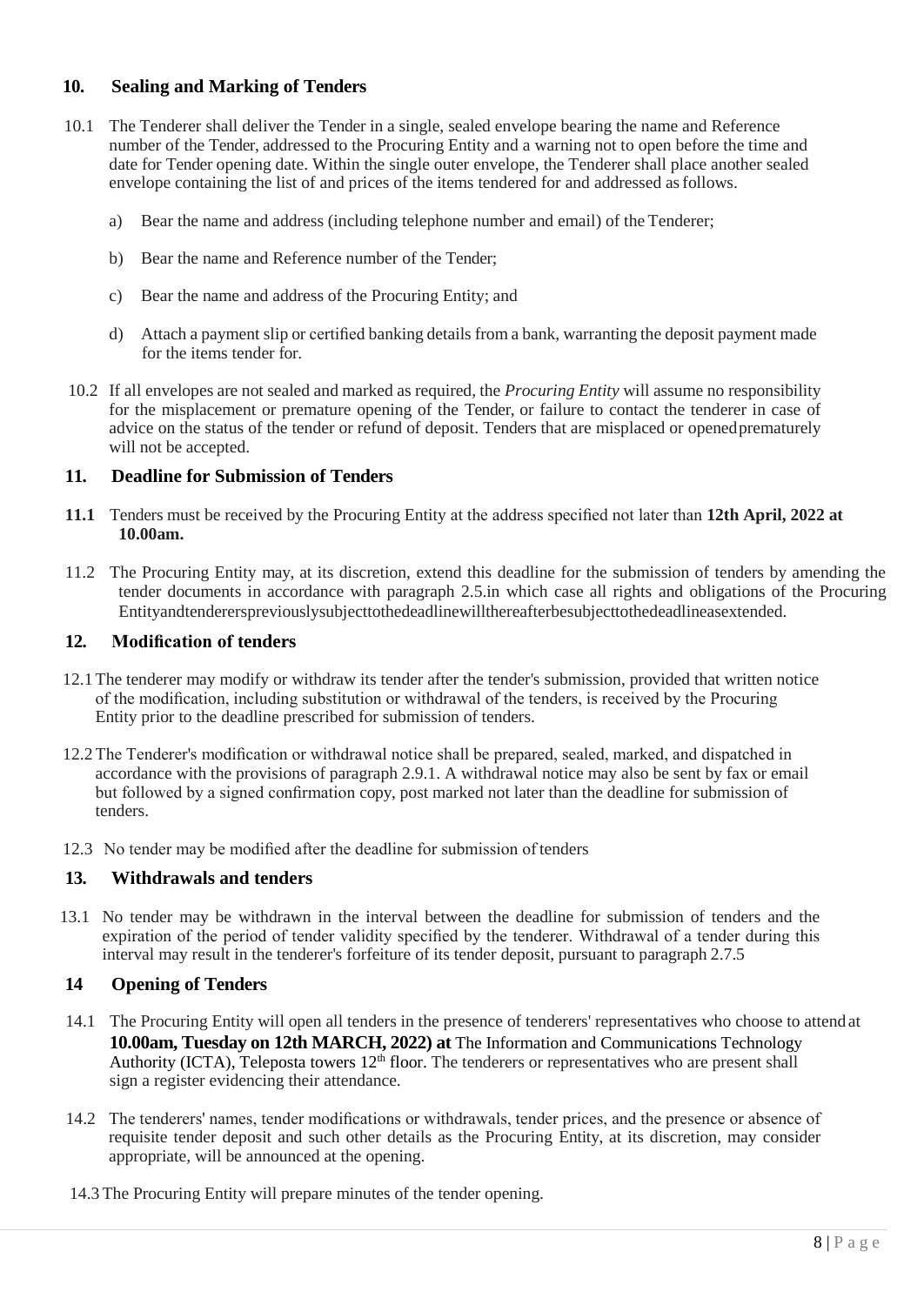## <span id="page-8-0"></span>**15. Clarification of tenders**

- 15.1 To assist in the examination, evaluation and comparison of tenders the Procuring Entity may, at its discretion, ask the tenderer for a clarification of its tender. The request for clarification and the response shall be in writing, and no change in the prices or substance of the tender shall be sought, offered, or permitted.
- 15.2 Any effort by the tenderer to influence the Procuring Entity in the Procuring Entity's tender evaluation, tender comparison or contract award decisions may result in the rejection of the tenderers' tender.

## <span id="page-8-1"></span>**16. Evaluation and Comparison of Tenders**

- 16.1 The Procuring Entity will examine the tenders to determine whether they are complete, whether the tenderer has fulfilled the eligibility criteria, whether any computation errors have been made, whether required deposits have been furnished, whether documents have been properly signed and whether the tenders are generally in order. After examination a tender that will be determined to be substantially non- responsive, will be rejected by the Procuring Entity.
- 16.2 Provided that the Tender is substantially responsive, the Procuring Entity shall handle errors on the following basis:
	- a) Any error detected if considered a major deviation that affects the substance of the tender, shall lead to disqualification of the tender as non-responsive.
	- b) Any errors in the submitted tender arising from a miscalculation of unit price, quantity, subtotal and total bid price shall be considered as a major deviation that affects the substance of the tender and shall lead to disqualification of the tender as non-responsive .and
	- c) If there is a discrepancy between words and figures, the amount in words shall prevail, unless the amount expressed in words is related to an arithmetic error, in which case the amount in figures shallprevail.
- 16.3 The Procuring Entity will evaluate and compare the tenders, which have been determined to be substantially responsive.
- 16.4 The tender evaluation committee shall evaluate the tender within 30 days of the validity period from the date of opening the tender.

## <span id="page-8-2"></span>**17. Award Criteria**

17.1 The Procuring Entity will award the contract to the successful tenderer(s) whose tender has been determined to be substantially responsive and has been determined to be the highest tendered price, subject to the reserve price.

## <span id="page-8-3"></span>**18. Notification of Intention to enter into a Contract/Notification of Award**

- 18.1 Prior to the expiration of the period of tender validity, the Procuring Entity will notify the successful tenderer in writing that its tender has been accepted.
- 18.2 Simultaneously the other tenderers shall be notified that their tenders have been unsuccessful.

## <span id="page-8-4"></span>**19. Canvassing/Contacting the Procuring Entity**

- 19.1 No tenderer shall contact the Procuring Entity on any matter relating to its tender, from the time of the tender opening to the time the contract is awarded.
- 19.2 Any effort by a tenderer to influence the Procuring Entity in its decisions on tender evaluation, tender comparison, or contract award may result in the rejection of the tenderer's tender.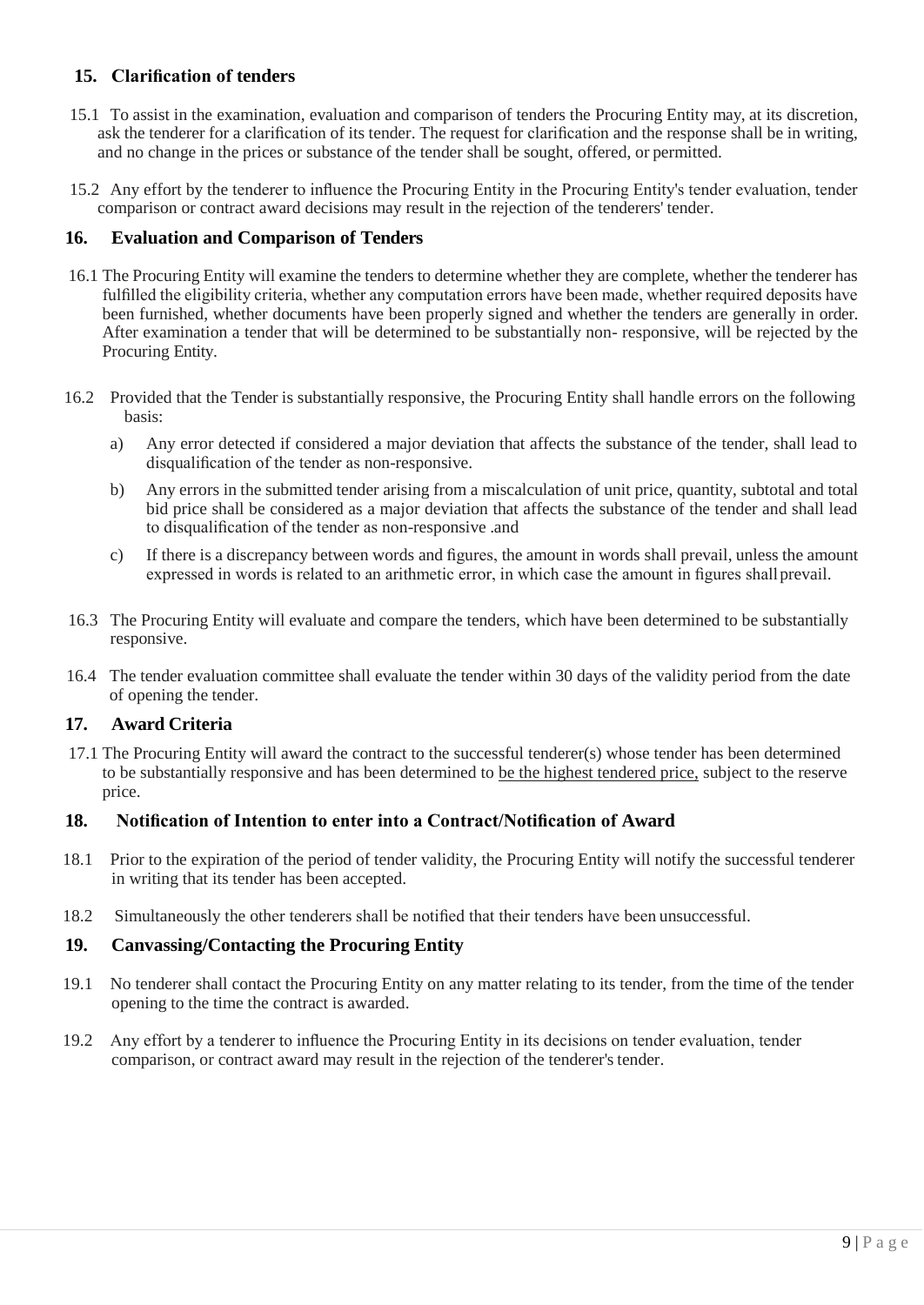## **EVALUATION CRITERIA**

<span id="page-9-0"></span>

| $\mathbf{A}$ | PRELIMINARY EVALUATION/ MANDATORY<br><b>REQUIREMENT</b>                                                                                                                                                                                 | <b>Mandatory</b> |
|--------------|-----------------------------------------------------------------------------------------------------------------------------------------------------------------------------------------------------------------------------------------|------------------|
| 1.           | Submit a Copy of Certificate of Registration/Incorporation for a<br>company or National ID for Individual applicant                                                                                                                     | <b>Mandatory</b> |
| 2.           | Copy of Current KRA Tax Compliance Certificate for<br>Registered/Incorporated company.<br>Individuals bidding for the items shall be required to<br>submit Copies of PIN Certificates and National Identity                             | <b>Mandatory</b> |
| 3.           | Must duly fill, and Sign the Form of Tender in the Format<br>provided<br>(Form 1)                                                                                                                                                       | <b>Mandatory</b> |
| 4.           | Must duly fill, sign and stamp Confidential Business<br>Questionnaire Form indicating the names of<br>all<br>the<br>shareholders/Directors(For companies)<br>(Form 2)                                                                   | <b>Mandatory</b> |
| 5.           | Must duly fill sign and Stamp , Tender deposit commitment<br><b>Declaration Form</b><br>(Form 3)                                                                                                                                        | <b>Mandatory</b> |
| 6.           | Must duly Complete the Self-Declaration Form - Sign and<br>Stamp<br>(Form 4)                                                                                                                                                            | <b>Mandatory</b> |
| 7.           | Must Fill the Declaration and Commitment to the Code of Ethics.<br>(Form 5)                                                                                                                                                             | <b>Mandatory</b> |
| 8.           | in the format<br>Must duly fill the schedule of items & prices<br>provided in the tender document                                                                                                                                       | <b>Mandatory</b> |
| 9.           | Bidder Must Deposit cash equivalent to 10% of the Quoted<br>Tender Sum to The Information and Communications<br>Technology Authority (ICTA) Accounts. Attach a copy of the<br>Deposit Slip to the Tender Document submitted as a proof. | <b>Mandatory</b> |
| 10.          | Bidders should have their documents paginated consistently to<br>ensure compliance with Section 74 (1) (i) Public Procurement<br>last page).                                                                                            | <b>Mandatory</b> |
|              | Pursuant to Section 80 of Public Procurement and Assets Disposal Act, 2015 any                                                                                                                                                          |                  |
|              | tender not meeting the mandatory and other eligibility criteria will not proceed to<br><b>Financial Evaluation Stage.</b>                                                                                                               |                  |
|              | <b>EVALUATION</b><br><b>FINANCIAL</b>                                                                                                                                                                                                   |                  |
| 1.           | The Highest evaluated Tender will be recommended for award<br>for each lot                                                                                                                                                              |                  |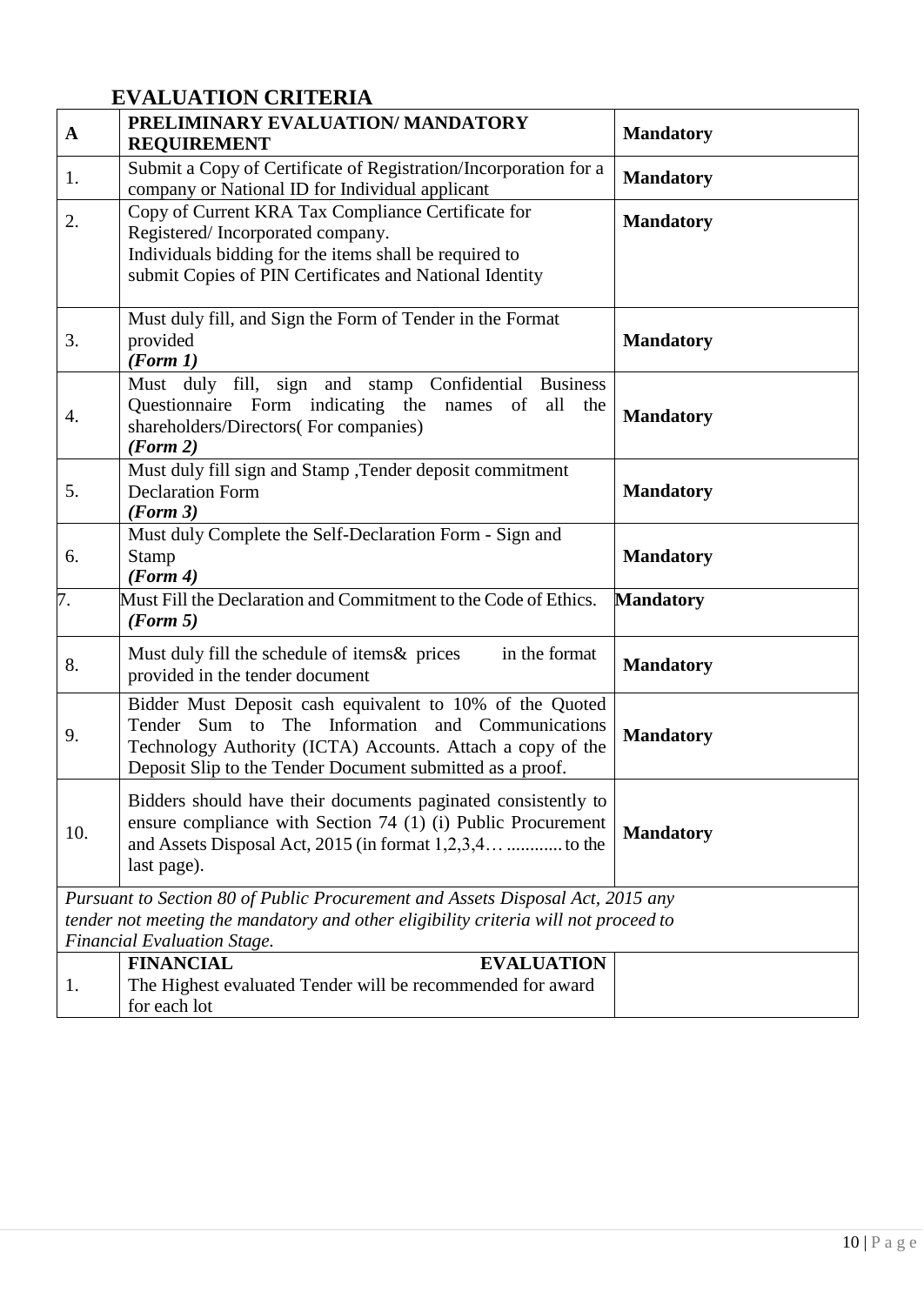## <span id="page-10-0"></span>**SECTION II - SCHEDULE OF ITEMS AND PRICES**

#### **Notes on schedule of Items and Prices**

- 1. The Procuring Entity will prepare the schedule of items being sold, marking each item with a unique number. Where items are to be sold as a lot, the lots must be clearly indicated in the schedule.
- 2. The schedule of items and prices will include a column for the deposit to be paid by the tenderer for the item and lot. The deposit amount should be indicated by the Procuring Entity.
- 3. The tenderer shall complete the tender by preparing and completing the Table below, indicating the items tendered for and the prices offered and striking out those not tendered for. The Procuring Entity will complete columns 1-4 and 7 and the Tenderer will complete columns 5 and 6, and sign as indicated below.

#### **SCHEDULE OF ITEMS AND PRICES**

|      |                       |         |              |            | O                   |                 |
|------|-----------------------|---------|--------------|------------|---------------------|-----------------|
| Item | <b>Description of</b> | Unit of | <b>Total</b> | Unit price | <b>Total Tender</b> | <b>Required</b> |
| No.  | <b>Item</b>           | Issue   | Quantity     | (KSH)      | Price               | <b>Deposit</b>  |
|      |                       |         |              |            |                     |                 |
|      |                       |         |              |            |                     |                 |
|      |                       |         |              |            |                     |                 |
|      |                       |         |              |            |                     |                 |
|      |                       |         |              |            |                     |                 |

The Deposit(s) have been made to the Account as detailed below (details to be completed by the Procuring Entity).

| Name of Account Holder                                                                                                                                                                                                         |  |  |
|--------------------------------------------------------------------------------------------------------------------------------------------------------------------------------------------------------------------------------|--|--|
| Name of the Bank experience of the Bank and the Bank and the Bank and the Bank and the Bank and the Bank and the Bank and the Bank and the Bank and the Bank and the Bank and the Bank and the Bank and the Bank and the Bank  |  |  |
| Example 3 and 3 and 3 and 3 and 3 and 3 and 3 and 3 and 3 and 3 and 3 and 3 and 3 and 3 and 3 and 3 and 3 and 3 and 3 and 3 and 3 and 3 and 3 and 3 and 3 and 3 and 3 and 3 and 3 and 3 and 3 and 3 and 3 and 3 and 3 and 3 an |  |  |
|                                                                                                                                                                                                                                |  |  |
| Account Number League and Account Number League and Account Number League and Account Number League and Account Number League and Account Number League and Account Number 2014                                                |  |  |
| Code SWIFT                                                                                                                                                                                                                     |  |  |
| Sort code                                                                                                                                                                                                                      |  |  |
|                                                                                                                                                                                                                                |  |  |
| Name of Tenderer                                                                                                                                                                                                               |  |  |
| Name of Authorized official                                                                                                                                                                                                    |  |  |
| Signature                                                                                                                                                                                                                      |  |  |
|                                                                                                                                                                                                                                |  |  |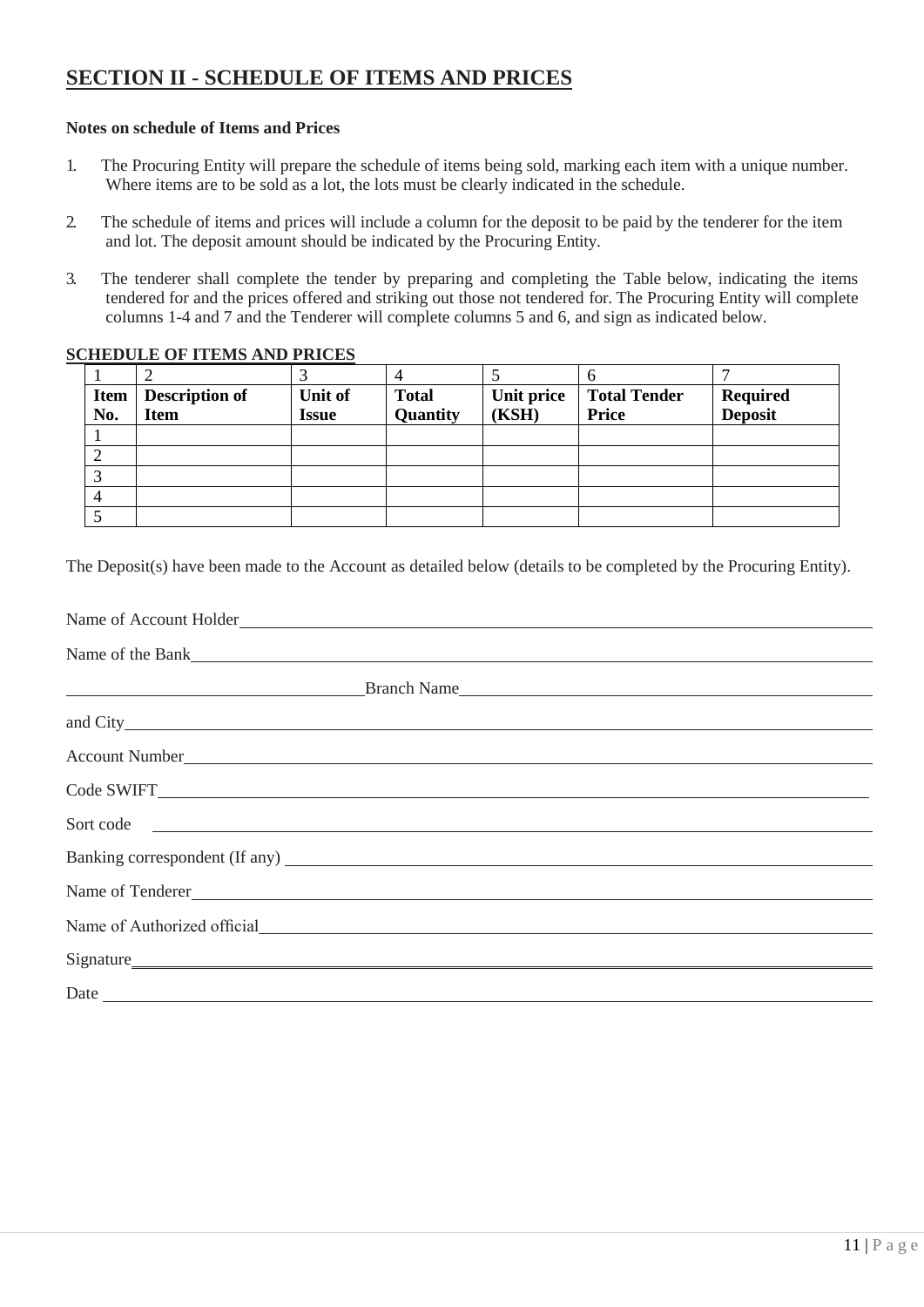## SECTION II - SCHEDULE OF ITEMS AND PRICES

## **The following table shows the valuation results of the various items**

| <b>Item</b><br>No. | <b>Description of Item</b>                     | <b>Unit of</b><br><b>Issue</b> | <b>Total</b><br>Quant<br>ity | <b>Reserve</b><br><b>Price</b> | <b>Unit price</b><br>(KSH) | <b>Total Tender</b><br><b>Price</b> | <b>Required</b><br><b>Deposit</b><br>(10% of<br>quoted cost<br><b>PER</b><br>LOT/Item) |
|--------------------|------------------------------------------------|--------------------------------|------------------------------|--------------------------------|----------------------------|-------------------------------------|----------------------------------------------------------------------------------------|
|                    | <b>LOT 1-ICT ITEMS</b>                         |                                |                              |                                |                            |                                     |                                                                                        |
| 1.                 | 42" Rack Cabinets                              | No                             | 5                            | Lot@10,000                     |                            |                                     |                                                                                        |
| $\overline{2}$ .   | <b>Storage Access Network</b><br>(SAN)Switches | No                             | $\overline{2}$               | $\text{Lot} @ 5,000$           |                            |                                     |                                                                                        |
| 3.                 | <b>KVM Console Monitors</b>                    | No                             | $\overline{3}$               | $\text{Lot} @ 5,000$           |                            |                                     |                                                                                        |
| 4.                 | <b>Tape Readers</b>                            | N <sub>o</sub>                 | $\overline{2}$               | $\text{Lot} @ 5,000$           |                            |                                     |                                                                                        |
| 5.                 | <b>Tape Library</b>                            | No                             | $\mathbf{1}$                 | 5,000.00                       |                            |                                     |                                                                                        |
| 6.                 | Storage                                        | No                             | $\mathbf{1}$                 | 10,000                         |                            |                                     |                                                                                        |
| $\overline{7}$ .   | NTP Time Appliance                             | No                             | $\mathbf{1}$                 | 5,000                          |                            |                                     |                                                                                        |
| 8.                 | Mid-range servers                              | No                             | 21                           | Lot@50,000.00                  |                            |                                     |                                                                                        |
| 9.                 | Layer 2 switches                               | No                             | 8                            | Lot@20,000.00                  |                            |                                     |                                                                                        |
| 10.                | <b>Routers</b>                                 | No                             | $\overline{2}$               | Lot@20,000.00                  |                            |                                     |                                                                                        |
| 11.                | Load balancers                                 | No                             | $\overline{3}$               | Lot@2,000.00                   |                            |                                     |                                                                                        |
| 12.                | Firewalls                                      | No                             | $\overline{2}$               | Lot@2,000.00                   |                            |                                     |                                                                                        |
| 13.                | UPS (3000va)                                   | N <sub>o</sub>                 | $\mathbf{1}$                 | $\Box$                         |                            |                                     |                                                                                        |
| 14.                | Network video recorders                        | N <sub>o</sub>                 | $\overline{2}$               | $\overline{a}$                 |                            |                                     |                                                                                        |
| 15.                | Dome cameras                                   | N <sub>o</sub>                 | 3                            | $\qquad \qquad -$              |                            |                                     |                                                                                        |
| 16.                | Fisheye cameras                                | $\overline{\text{No}}$         | $\overline{2}$               | $\overline{\phantom{a}}$       |                            |                                     |                                                                                        |
| 17.                | Ups                                            | $\rm No$                       | $\overline{5}$               | 200.00                         |                            |                                     |                                                                                        |
| 18.                | Lenovo CPU                                     | $\overline{N_{O}}$             | $\mathbf{1}$                 | 198.00                         |                            |                                     |                                                                                        |
| 19.                | Digitex CPU                                    | $\overline{\text{No}}$         | $\mathbf{1}$                 | 198.00                         |                            |                                     |                                                                                        |
| 20.                | <b>Dell CPU</b>                                | No                             | $\overline{3}$               | 198.00                         |                            |                                     |                                                                                        |
| 21.                | <b>APC UPS</b>                                 | No                             | 1                            | 200.00                         |                            |                                     |                                                                                        |
| 22.                | Patch Cables                                   | No                             | $\overline{\mathbf{4}}$      | Lot $@16.00$                   |                            |                                     |                                                                                        |
| 23.                | <b>Patch Cabinets</b>                          | No                             | $\overline{5}$               | Lot                            |                            |                                     |                                                                                        |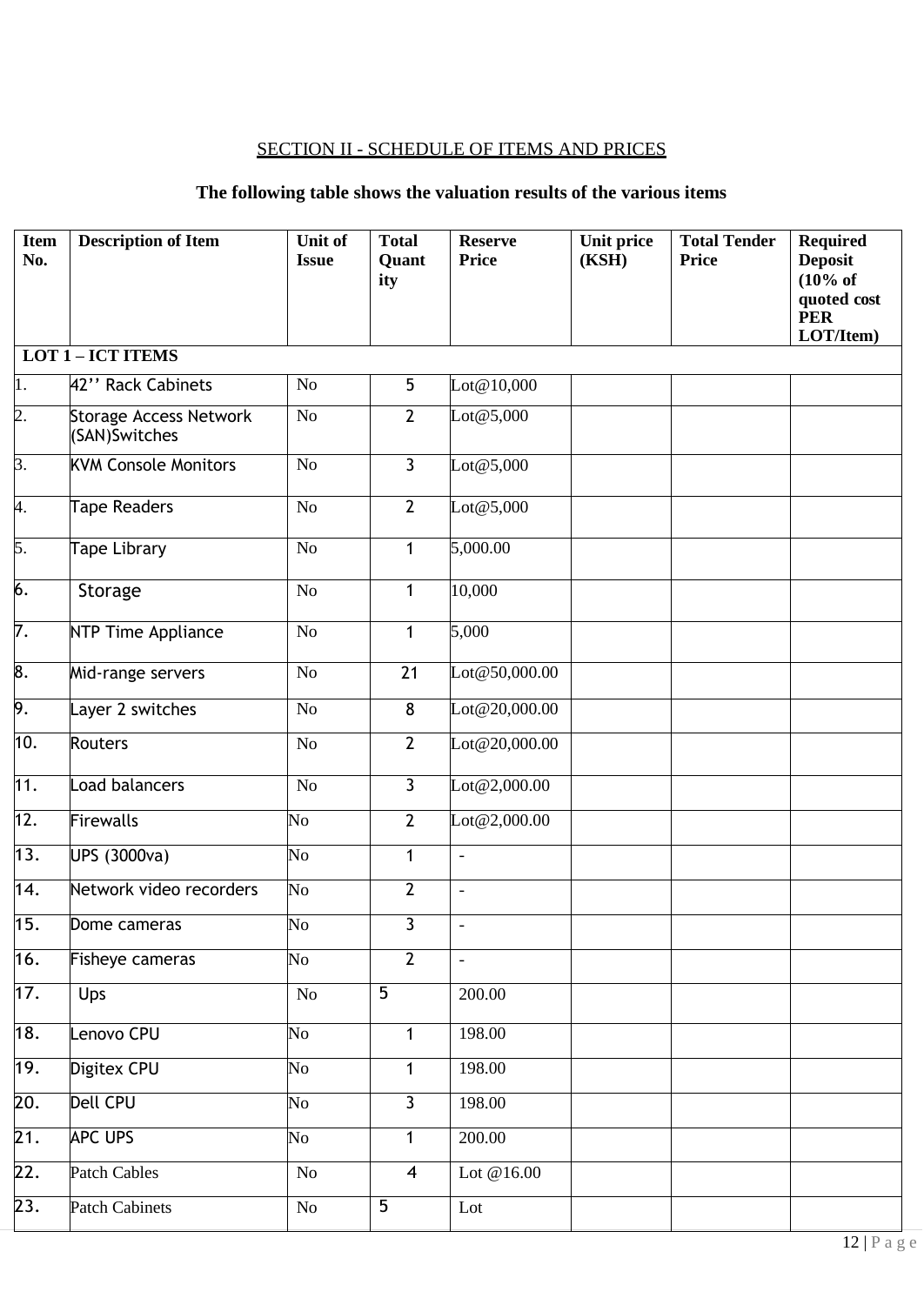| <b>Item</b><br>No. | <b>Description of Item</b>                                                                                                                                                                                                                                                                                                                     | <b>Unit of</b><br><b>Issue</b> | <b>Total</b><br>Quant<br>ity | <b>Reserve</b><br><b>Price</b> | Unit price<br>(KSH) | <b>Total Tender</b><br><b>Price</b> | <b>Required</b><br><b>Deposit</b><br>$(10\% \text{ of }$<br>quoted cost<br><b>PER</b><br>LOT/Item) |
|--------------------|------------------------------------------------------------------------------------------------------------------------------------------------------------------------------------------------------------------------------------------------------------------------------------------------------------------------------------------------|--------------------------------|------------------------------|--------------------------------|---------------------|-------------------------------------|----------------------------------------------------------------------------------------------------|
|                    |                                                                                                                                                                                                                                                                                                                                                |                                |                              | @6,446.00                      |                     |                                     |                                                                                                    |
| 24.                | <b>Blower</b>                                                                                                                                                                                                                                                                                                                                  | N <sub>o</sub>                 | $\overline{2}$               | Lot $@60.00$                   |                     |                                     |                                                                                                    |
| 25.                | HP ProLiant DL 580 g 5<br>server                                                                                                                                                                                                                                                                                                               | N <sub>o</sub>                 | $\mathbf{1}$                 | 500.00                         |                     |                                     |                                                                                                    |
| 26.                | HP Scarlet 8300 Scanner                                                                                                                                                                                                                                                                                                                        | N <sub>o</sub>                 | $\mathbf{1}$                 | 1,000.00                       |                     |                                     |                                                                                                    |
| 27.                | Hp Monitors<br>S/N                                                                                                                                                                                                                                                                                                                             | N <sub>o</sub>                 | 5                            | Lot<br>@2,255.00               |                     |                                     |                                                                                                    |
|                    | 1.CZCH1170XK<br>2.CNC806NYJB(KICTB:HQ:C<br>OM:13:28)<br>3.3CQ26BBS5((KICTB:HQ:CO<br>M:13:02<br>4.3CQ120ICF0<br>5.CND80337J2                                                                                                                                                                                                                    |                                |                              |                                |                     |                                     |                                                                                                    |
| 28.                | <b>TOSHIBA LAPTOS-</b><br>S/N<br>-58663Q P/N42X4323<br>· X9425474K                                                                                                                                                                                                                                                                             | N <sub>o</sub>                 | $\overline{4}$               | Lot<br>@2,912.00               |                     |                                     |                                                                                                    |
|                    | -48377701Q                                                                                                                                                                                                                                                                                                                                     |                                |                              |                                |                     |                                     |                                                                                                    |
| 29.                | 79039614H 58035616Q<br>Taifa laptops                                                                                                                                                                                                                                                                                                           | No                             | $\overline{2}$               | Lot                            |                     |                                     |                                                                                                    |
|                    |                                                                                                                                                                                                                                                                                                                                                |                                |                              | @5,056.00                      |                     |                                     |                                                                                                    |
| 30.                | Lenovo laptops                                                                                                                                                                                                                                                                                                                                 | No                             | $\overline{5}$               | Lot<br>@12,117.85              |                     |                                     |                                                                                                    |
| 31.                | <b>HP LAPTOPS</b><br>S/N<br>1.CND4609K63<br>2.CND449139K<br>3.CND4509JSH<br>4.CND6200QP2<br>5.CND4377GH1<br>6.CND4509H7C<br>7.CND44912ZK<br>8.CND4509H7K<br>9.CND4377GTY<br>10.CND4503XZP<br>11.CND4377GST<br>12.CND4507H67<br>13.5CD6310D58<br>14. SERIAL NO. NOT LEGIBLE<br>15.CND4509DZL<br>16.CND4509HBX<br>17.5CD8356FBC<br>18.CND4377GDL | 42                             | 42                           | Lot<br>@69,760.00              |                     |                                     |                                                                                                    |

÷.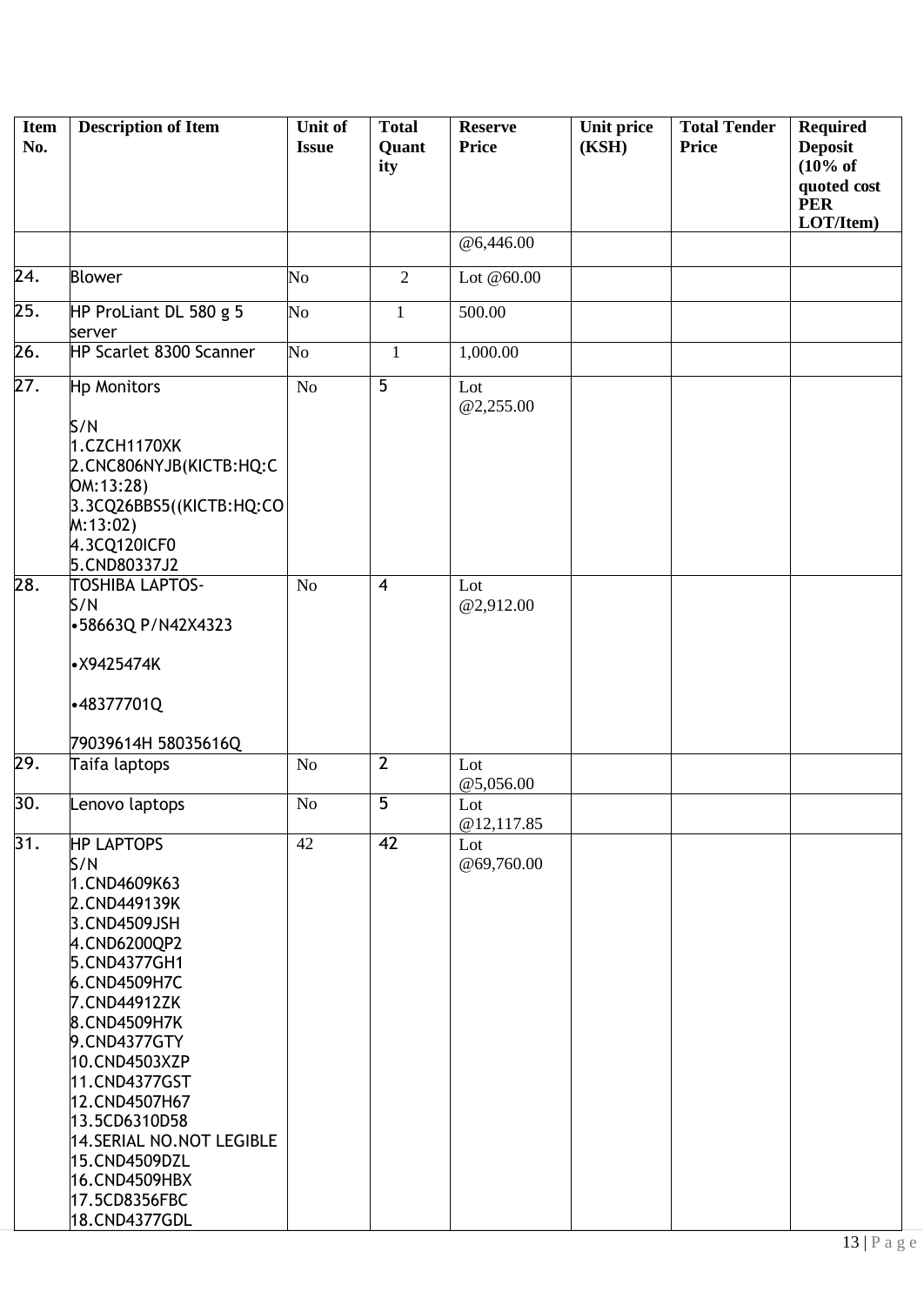| <b>Item</b><br>No. | <b>Description of Item</b>                                                                                                                                                                                                                                                                                                                                                                                                                                    | Unit of<br><b>Issue</b> | <b>Total</b><br>Quant<br>ity | <b>Reserve</b><br><b>Price</b> | Unit price<br>(KSH)        | <b>Total Tender</b><br><b>Price</b> | <b>Required</b><br><b>Deposit</b><br>$(10\% \text{ of }$<br>quoted cost<br><b>PER</b><br>LOT/Item) |
|--------------------|---------------------------------------------------------------------------------------------------------------------------------------------------------------------------------------------------------------------------------------------------------------------------------------------------------------------------------------------------------------------------------------------------------------------------------------------------------------|-------------------------|------------------------------|--------------------------------|----------------------------|-------------------------------------|----------------------------------------------------------------------------------------------------|
|                    | 19.CND4509D45<br>20.CND4509H66<br>21.CND4509H6B<br>22.CND4377GM4<br><b>23. NOT LEGIBLE</b><br><b>24.NOT LEGIBLE</b><br>25.CND4522JMG<br>26.CND4509M76<br>27.CND4377GMF<br>28.CND4509DM2<br><b>29.NOT LEGIBLE</b><br>30.CND4509KLP<br>31.CND4509Z4C<br>32.5CD6221B809<br>33.CND4509H7S<br>34.CND45096H<br><b>35.NOT LEGIBLE</b><br><b>36.NOT LEGIBLE</b><br>37.CND4509HD2<br>38.CND4509HCD<br>39.CND4509H5X<br>40.CND4509H6Z<br>41.CND4506GZ8<br>42.CND4509D33 |                         |                              |                                |                            |                                     |                                                                                                    |
| 32.                | Lenovo Keyboard                                                                                                                                                                                                                                                                                                                                                                                                                                               | N <sub>o</sub>          | $\overline{2}$               | Lot @50.00                     |                            |                                     |                                                                                                    |
| 33.                | Dell keyboard                                                                                                                                                                                                                                                                                                                                                                                                                                                 | $\overline{\text{No}}$  | $\mathbf{1}$                 | 50.00                          |                            |                                     |                                                                                                    |
| 34.                | Sahara keyboard                                                                                                                                                                                                                                                                                                                                                                                                                                               | $\overline{\text{No}}$  | $\overline{1}$               | 50,00                          |                            |                                     |                                                                                                    |
| 35.                | keyboard                                                                                                                                                                                                                                                                                                                                                                                                                                                      | $\overline{\text{No}}$  | $\mathbf{1}$                 | 50.00                          |                            |                                     |                                                                                                    |
| 36.                | <b>E-touch Phones</b>                                                                                                                                                                                                                                                                                                                                                                                                                                         | $\overline{\text{No}}$  | 468                          | $\overline{\phantom{a}}$       |                            |                                     |                                                                                                    |
| 37.                | <b>HP</b> LaserJet Printers<br>s/n                                                                                                                                                                                                                                                                                                                                                                                                                            | $\overline{\text{No}}$  | 6                            | Lot<br>@7,254.00               |                            |                                     |                                                                                                    |
| 38.                | Kyocera Printer                                                                                                                                                                                                                                                                                                                                                                                                                                               | $\overline{\text{No}}$  | $\mathbf{1}$                 | 1,000.00<br>Ksh.218,453.00     |                            |                                     |                                                                                                    |
|                    | LOT 2 - OFFICE FURNITURE AND RELATED ITEMS                                                                                                                                                                                                                                                                                                                                                                                                                    |                         |                              |                                |                            |                                     |                                                                                                    |
| <b>Item</b><br>No. | <b>Description of Item</b>                                                                                                                                                                                                                                                                                                                                                                                                                                    | Unit of<br><b>Issue</b> | <b>Total</b><br>Quant<br>ity | <b>Reserve</b><br><b>Price</b> | <b>Unit price</b><br>(KSH) | <b>Total Tender</b><br><b>Price</b> | <b>Required</b><br><b>Deposit</b><br>(10% of<br>quoted cost<br><b>PER Item</b> )                   |
| 1.                 | <b>Office Chairs</b>                                                                                                                                                                                                                                                                                                                                                                                                                                          | $\overline{\text{No}}$  | 40                           | Lot<br>@Ksh.5,383.             |                            |                                     |                                                                                                    |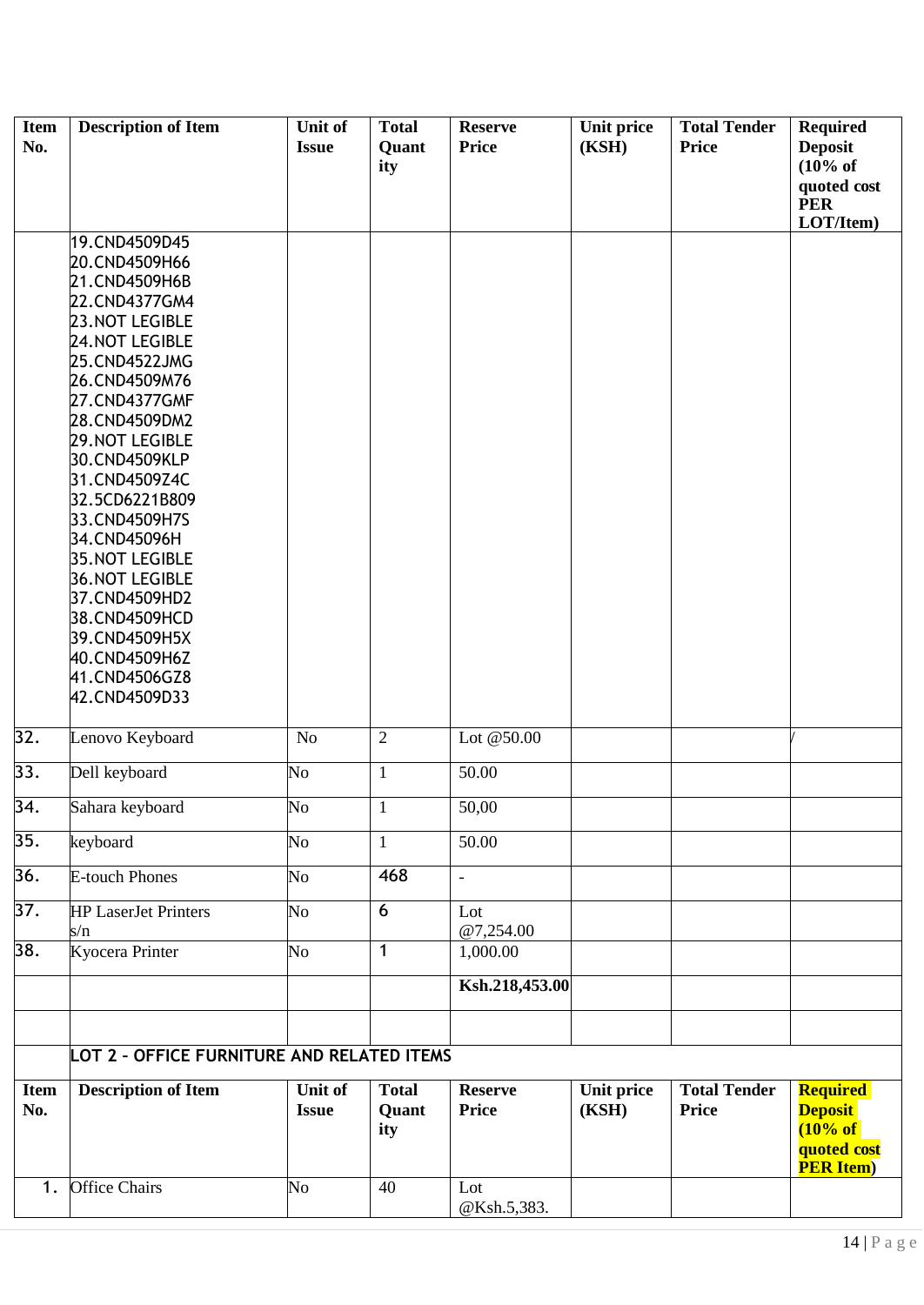| <b>Item</b><br>No. | <b>Description of Item</b>            | Unit of<br><b>Issue</b>        | <b>Total</b><br>Quant<br>ity | <b>Reserve</b><br><b>Price</b><br>$00\,$ | Unit price<br>(KSH) | <b>Total Tender</b><br><b>Price</b> | <b>Required</b><br><b>Deposit</b><br>(10% of<br>quoted cost<br><b>PER</b><br>LOT/Item) |
|--------------------|---------------------------------------|--------------------------------|------------------------------|------------------------------------------|---------------------|-------------------------------------|----------------------------------------------------------------------------------------|
|                    |                                       |                                |                              |                                          |                     |                                     |                                                                                        |
| 2.                 | <b>Drawers</b>                        | N <sub>o</sub>                 | $\mathbf{1}$                 | Kshs 200.00                              |                     |                                     |                                                                                        |
| 3.                 | Tea urn                               | No                             | l3                           | Lot $@$<br>200.00                        |                     |                                     |                                                                                        |
| 4.                 | <b>Water Dispenser</b>                | N <sub>o</sub>                 | l3                           | Lot<br>@1500.00                          |                     |                                     |                                                                                        |
| 5.                 | <b>Car Tyres</b>                      | No                             | 17                           | Lot<br>@1700.00                          |                     |                                     |                                                                                        |
| 6.                 | LG Microwave                          | $\overline{N_{O}}$             | 1                            | 500.00                                   |                     |                                     |                                                                                        |
|                    |                                       |                                |                              |                                          |                     |                                     |                                                                                        |
|                    | <b>LOT 3 - VEHICLE ACCESSORIES</b>    |                                |                              |                                          |                     |                                     |                                                                                        |
| <b>Item</b><br>No. | <b>Description of Item</b>            | <b>Unit of</b><br><b>Issue</b> | <b>Total</b><br>Quant<br>ity | <b>Reserve</b><br><b>Price</b>           | Unit price<br>(KSH) | <b>Total Tender</b><br>Price        | <b>Required</b><br><b>Deposit</b><br>(10% of<br>quoted cost<br>PER Item)               |
| $\overline{1}$ .   | M/Vehicle Toyota Rav 4 KAYNo<br>656 V |                                | $\mathbf{1}$                 | 450,000.00                               |                     |                                     |                                                                                        |
| $\overline{2}$ .   | M/Vehicle Nissan Navara               | $\overline{N}$                 | $\mathbf{1}$                 | 500,000.00                               |                     |                                     |                                                                                        |
|                    |                                       |                                |                              |                                          |                     |                                     |                                                                                        |
|                    |                                       |                                |                              |                                          |                     |                                     |                                                                                        |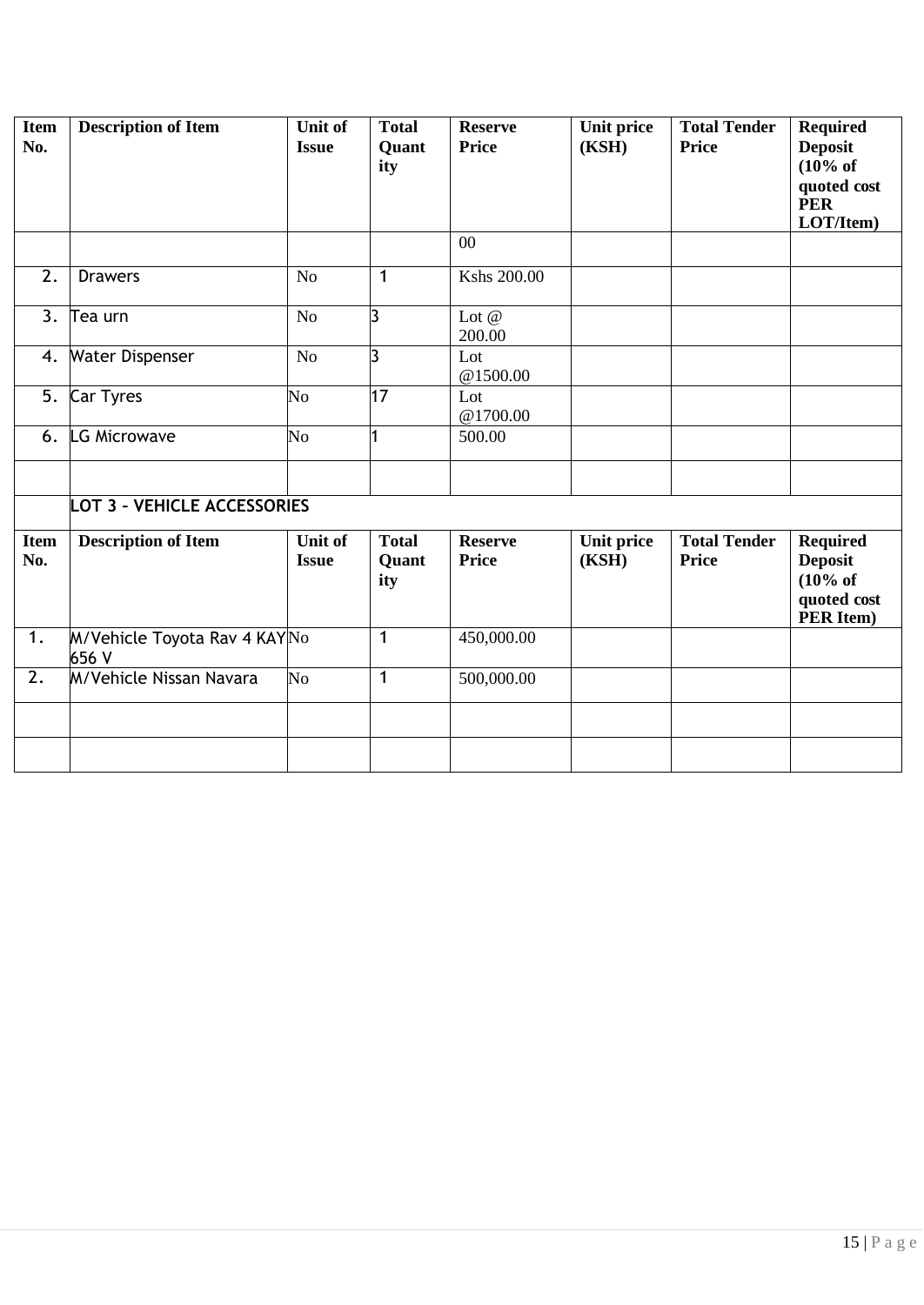N/B:

- 1. For LOT 1 -The items will be sold as a LOT and the firm/individual achieving the highest evaluated total cost per LOT shall be recommended for award.
- 2. For LOT  $2 \& 3$  The items will be sold per item. The firm /individual achieving the highest evaluated total cost for each item shall be recommended for award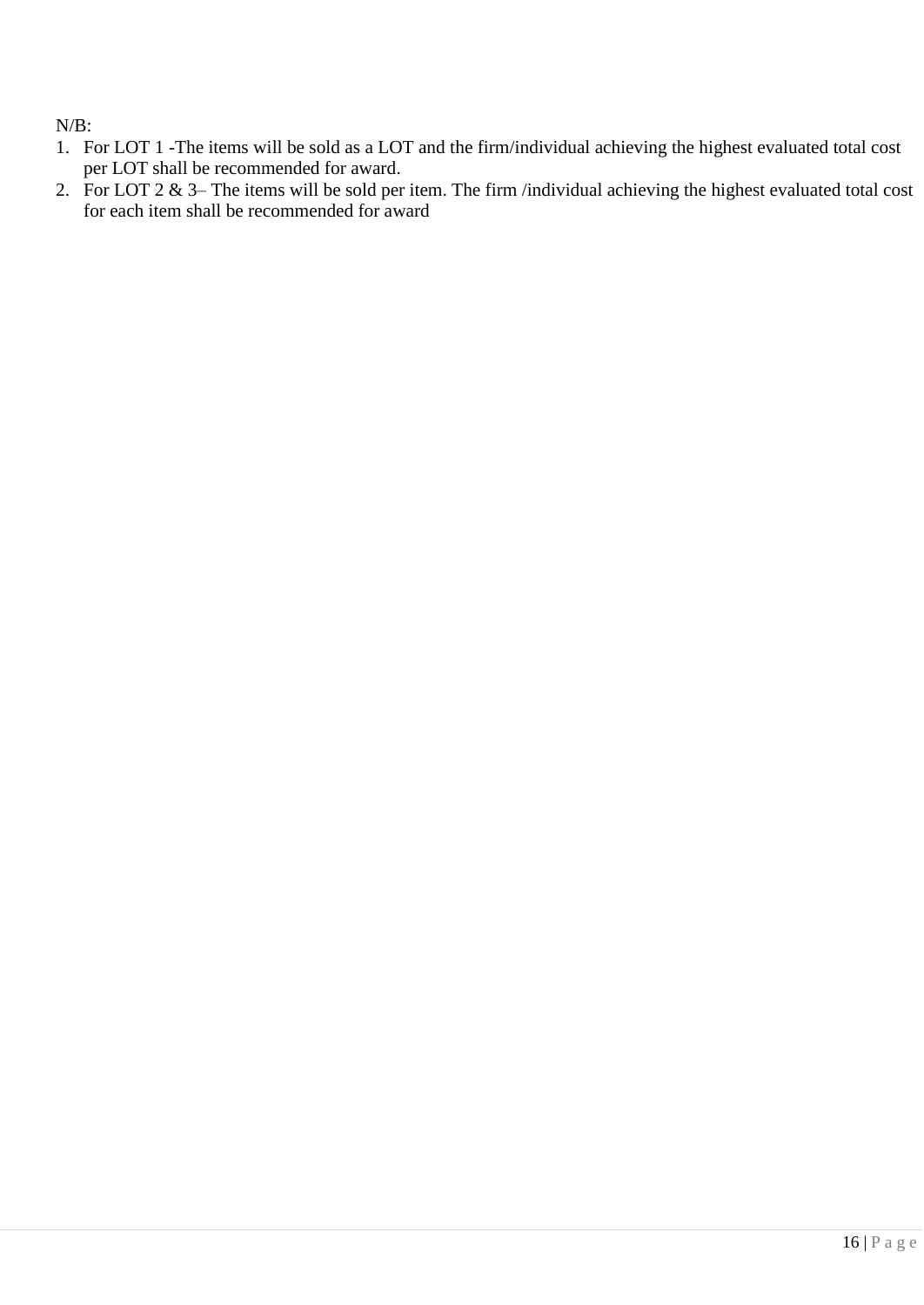## <span id="page-16-0"></span>**SECTION III - CONDITIONS OF TENDER**

- 1.1 A tenderer may tender for each item or each lot and may tender for as many items or lots she/she wishes.
- 1.2 A tenderer will pay a deposit in advance before the closing date of the tender for each item or lot tendered for as indicated in the schedule of items and prices.
- 1.3 Tenderers who will be awarded contracts will be required to pay for the items after 14 days and not later than 21 days. Failure to which the contract award will be cancelled and the deposit forfeited. If there is an administrative review, the review procedures shall be followed.
- 1.4 Tenderers who will not be awarded contracts will be refunded the deposits within fourteen (14) days after notification of the communication of the contract awards.
- 1.5 Tenderers will be required to collect the items they have paid for within fourteen (14) days after making the payment, failure to which storage charges will be charged as indicated in the appendix to Conditions of Tender.
- 1.6 The Procuring Entity will retain confidential reserve prices for all the items. Items tendered for below the reserve price will be retained by the Procuring Entity.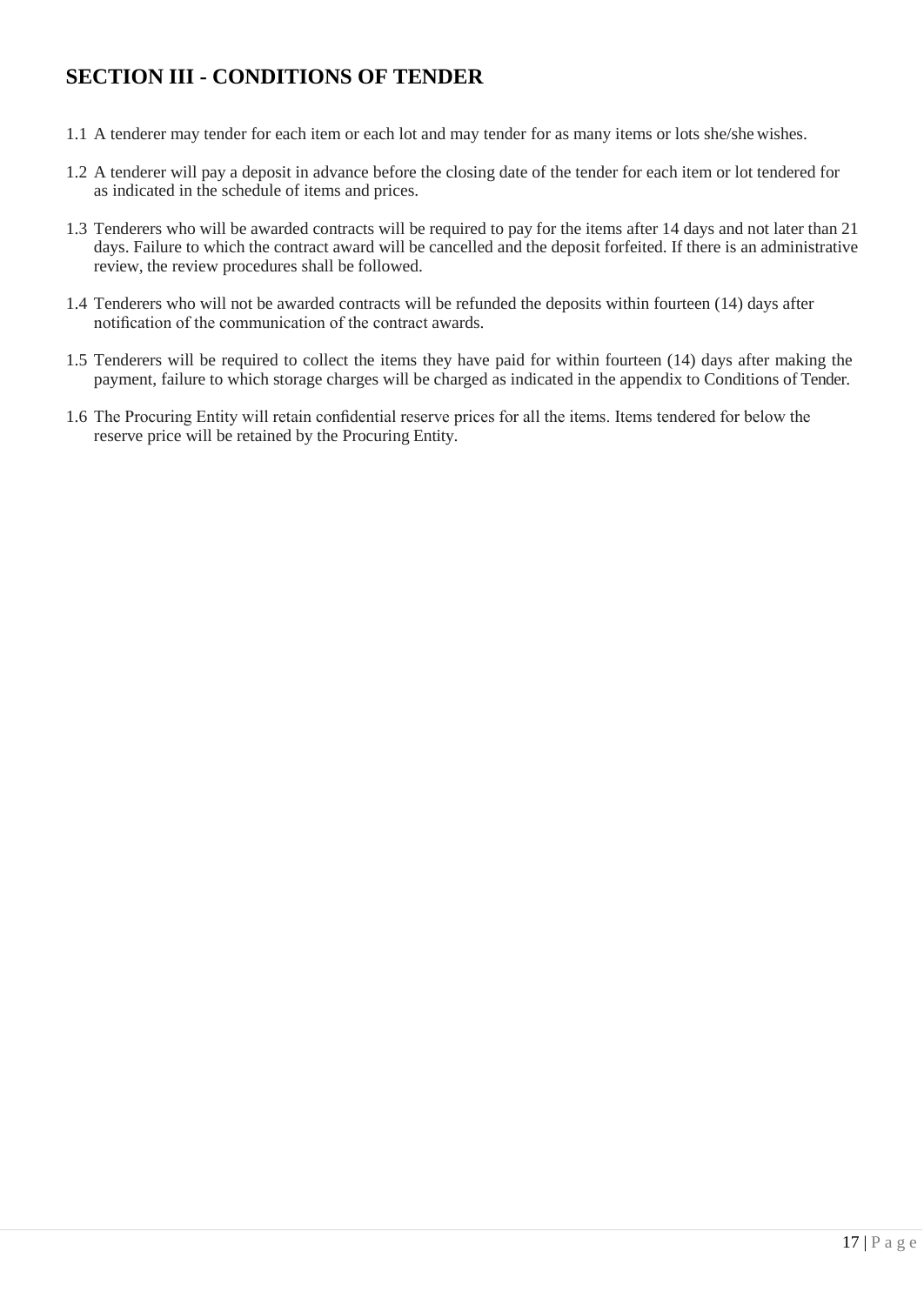# <span id="page-17-0"></span>**SECTION IV - STANDARD FORMS**

#### **Note on Standard Forms**

The form of tender, the confidential business questionnaire form and the tender deposit commitment declaration form **must be completed by the tenderers and returned with the tender**. Failure to complete any of these forms will lead to the disqualification of the tenderer.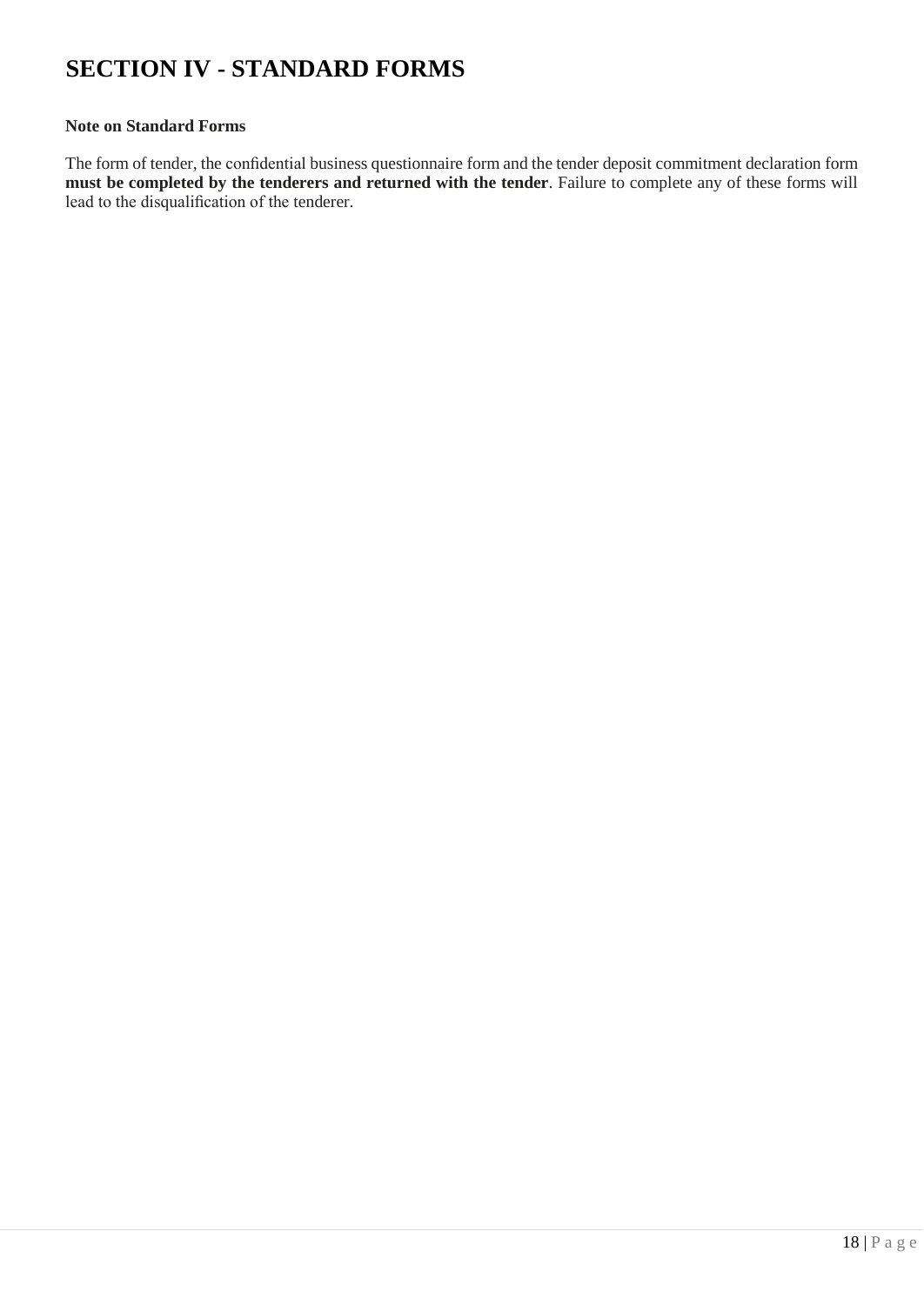# <span id="page-18-1"></span><span id="page-18-0"></span>**FORM 1 Form of Tender** Date:

Tender No.................................

To: ……………………...........................………

……………………………...............………

[*Name and address of Procuring Entity*]

Gentlemen and/or Ladies:

- 1. Having examined the tender documents including addenda and having examined the items on sale, we the undersigned, offer to purchase and collect all the items offered to us in conformity with the said tender documents for the sum of…………........……................................................................... [*total tender amount in words and figures*] or such other sums as may be ascertained in accordance with the Schedule of Items and Prices attached here with and made part of this Tender.
- 2. We undertake, if our Tender is accepted, to pay for and collect the items in accordance with the requirements of the tender.
- 3. We agree to adhere by the tender price for a period of….[*number*] days from the date fixed fortender opening of the Instructions to tenderers, and it shall remain binding upon us and may be accepted at any time before the expiration of that period.
- 4. We understand that you are not bound to accept the highest or any tender that you may receive.

## <span id="page-18-2"></span>**SCHEDULE OF ITEMS AND PRICES**

|                | $\overline{2}$        | 3            | $\overline{4}$ | 5              | 6          | ⇁             | 8                   |
|----------------|-----------------------|--------------|----------------|----------------|------------|---------------|---------------------|
| Item           | <b>Description of</b> | Unit of      | <b>Total</b>   | <b>Reserve</b> | Unit price | <b>Total</b>  | <b>Required</b>     |
| No.            | <b>Item</b>           | <b>Issue</b> | Quantity       | <b>Price</b>   |            | <b>Tender</b> | <b>Deposit</b>      |
|                |                       |              |                |                |            | Price         | $(10\% \text{ of }$ |
|                |                       |              |                |                |            |               | quoted              |
|                |                       |              |                |                |            |               | cost PER            |
|                |                       |              |                |                |            |               | LOT)                |
|                |                       |              |                |                |            |               |                     |
| $\overline{2}$ |                       |              |                |                |            |               |                     |
| 3              |                       |              |                |                |            |               |                     |
| $\overline{4}$ |                       |              |                |                |            |               |                     |
| 5              |                       |              |                |                |            |               |                     |

| Dated this                                          | day of |                      | 20 |
|-----------------------------------------------------|--------|----------------------|----|
| [Signature]                                         |        | [In the capacity of] |    |
| Duly authorized to sign tender for and on behalf of |        |                      |    |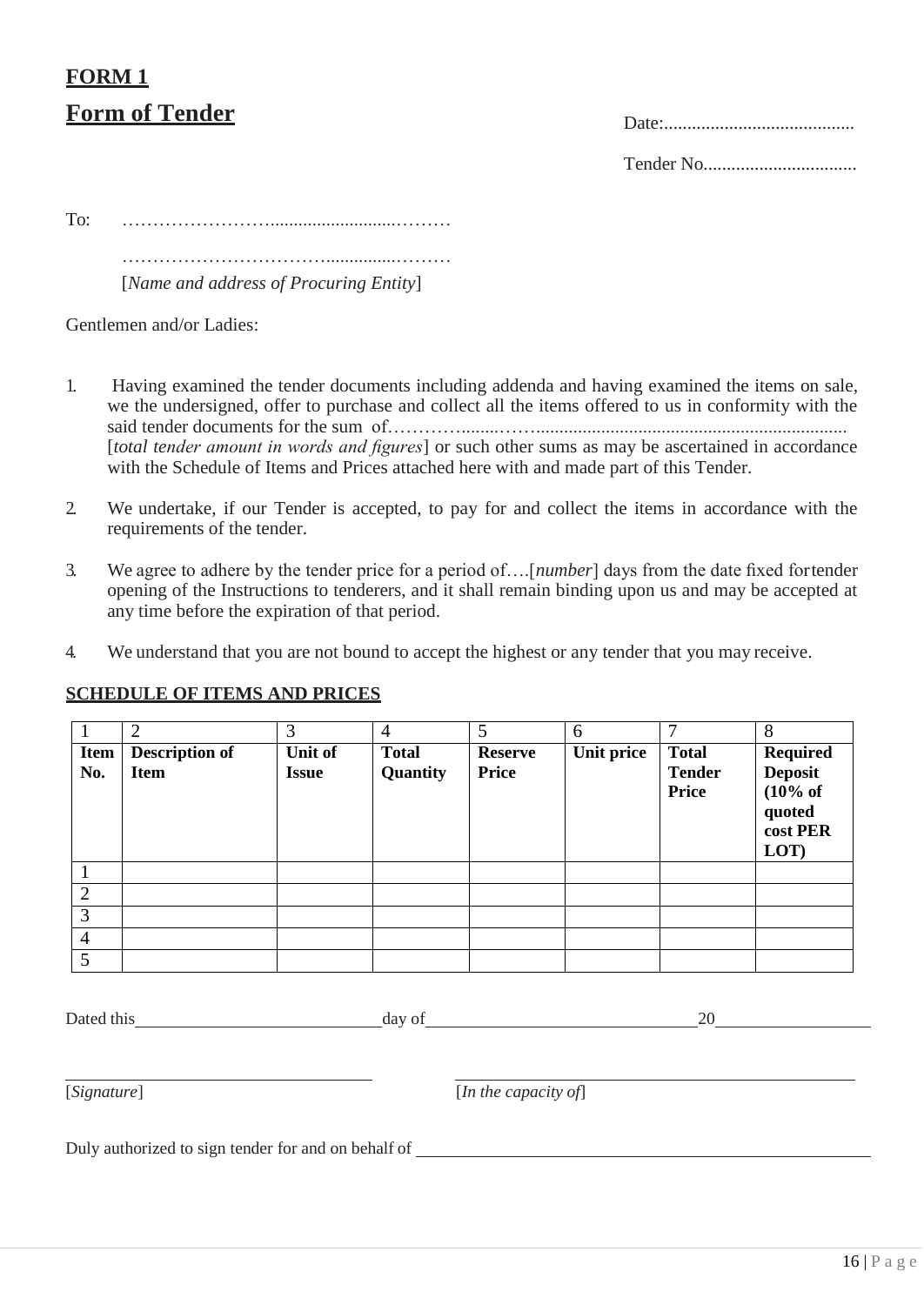# <span id="page-19-1"></span><span id="page-19-0"></span>**FORM 2 Confidential Business Questionnaire Form**

You are requested to give the particulars indicated in Part 1 and either Part 2(a), 2(b) or 2(c) whichever applies to your type of business.

You are advised that it is a serious offence to give false information on this form.

You are requested to give the particulars indicated in Part 1 and either Part 2(a), 2(b) or 2(c) whichever applies to your type of business.

You are advised that it is a serious offence to give false information on this form

## **Part 1 – General**

| Maximum value of business which you can handle at any one time Kenya |  |  |
|----------------------------------------------------------------------|--|--|
|                                                                      |  |  |
|                                                                      |  |  |

### **Part 2 (a) – Sole Proprietor or Individual**

#### **Part 2 (b) Partnership**

Given details of partners as follows:

| Name                                                                       | Nationality | Citizenship Details | <b>Shares</b> |
|----------------------------------------------------------------------------|-------------|---------------------|---------------|
|                                                                            |             |                     |               |
|                                                                            |             |                     |               |
|                                                                            |             |                     |               |
| [Name, Designation and Signature of Tenders Representative in the Company] |             |                     |               |
|                                                                            |             |                     |               |
|                                                                            |             |                     |               |
|                                                                            |             |                     |               |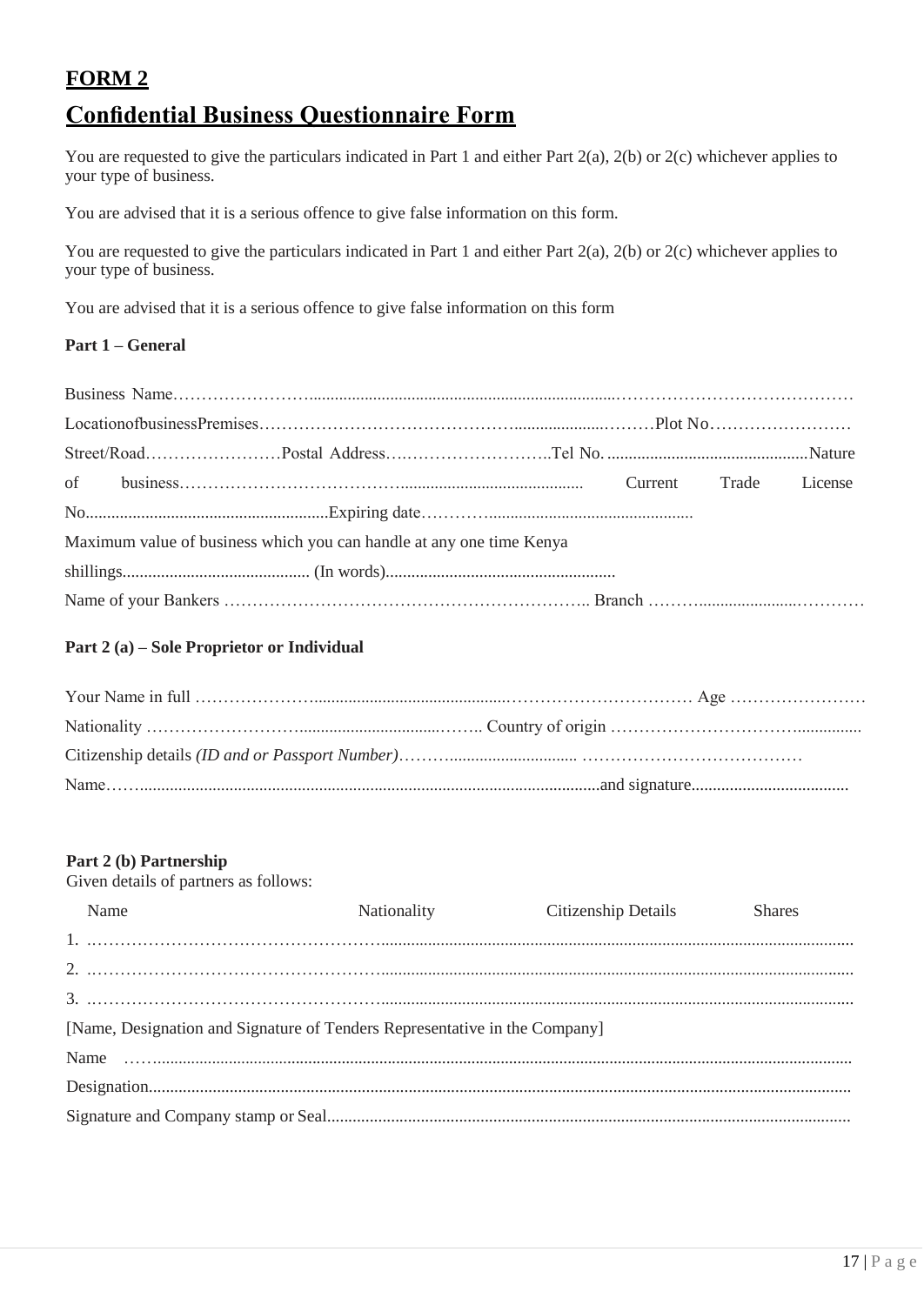| Part 2 (c) - Registered Company (Private or Public) |  |  |  |  |
|-----------------------------------------------------|--|--|--|--|
|-----------------------------------------------------|--|--|--|--|

Given details of all directors as follows:

| Name | <b>Nationality</b> | Citizenship Details | <b>Shares</b> |
|------|--------------------|---------------------|---------------|
|      |                    |                     |               |
|      |                    |                     |               |
|      |                    |                     |               |
|      |                    |                     |               |
|      |                    |                     |               |
|      |                    |                     |               |
| ETC. |                    |                     |               |

| [Name, Designation and Signature of Tenders Representative in the Company] |
|----------------------------------------------------------------------------|
|                                                                            |
|                                                                            |
|                                                                            |
|                                                                            |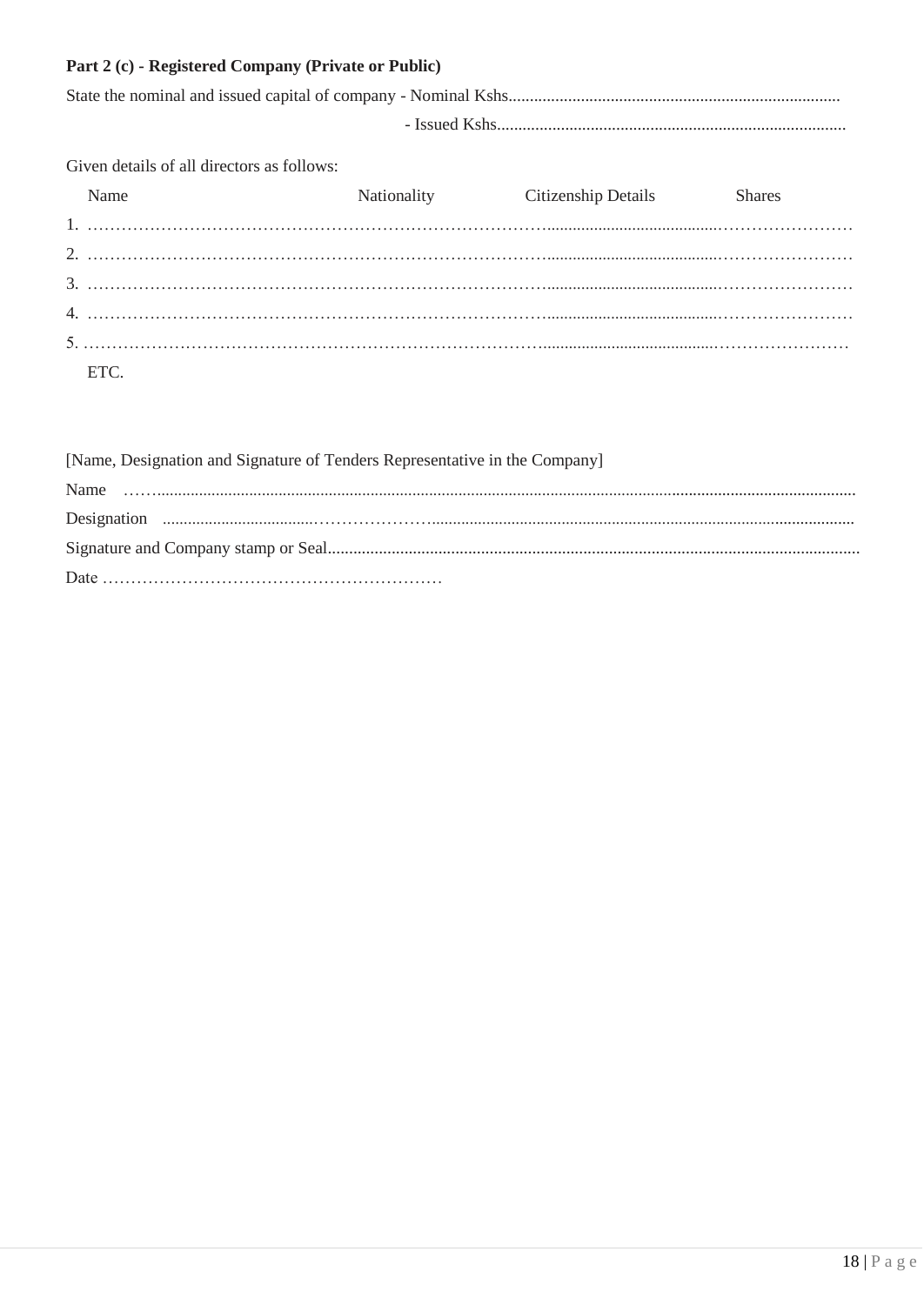# <span id="page-21-0"></span>**FORM 3**

# <span id="page-21-1"></span>**Tender deposit commitment Declaration Form**

Tender No...................................................................(*As per tender documents)*

As indicated in the schedule of items and prices, we do confirm that we have put deposits for the items tendered for as supported by the attached copies of receipts as 3follows: -

| <b>ITEM No. or</b>       | <b>Item Description</b> | <b>Deposit</b> | <b>Receipt No. and Date</b> |
|--------------------------|-------------------------|----------------|-----------------------------|
| Lot No.                  |                         | (Kshs.)        |                             |
|                          |                         |                |                             |
| $\gamma$                 |                         |                |                             |
| 3                        |                         |                |                             |
| $\overline{4}$           |                         |                |                             |
| $\overline{\mathcal{L}}$ |                         |                |                             |

Authorizing Official

*(Name)*

Designation

*(Signature)*

*(Date)*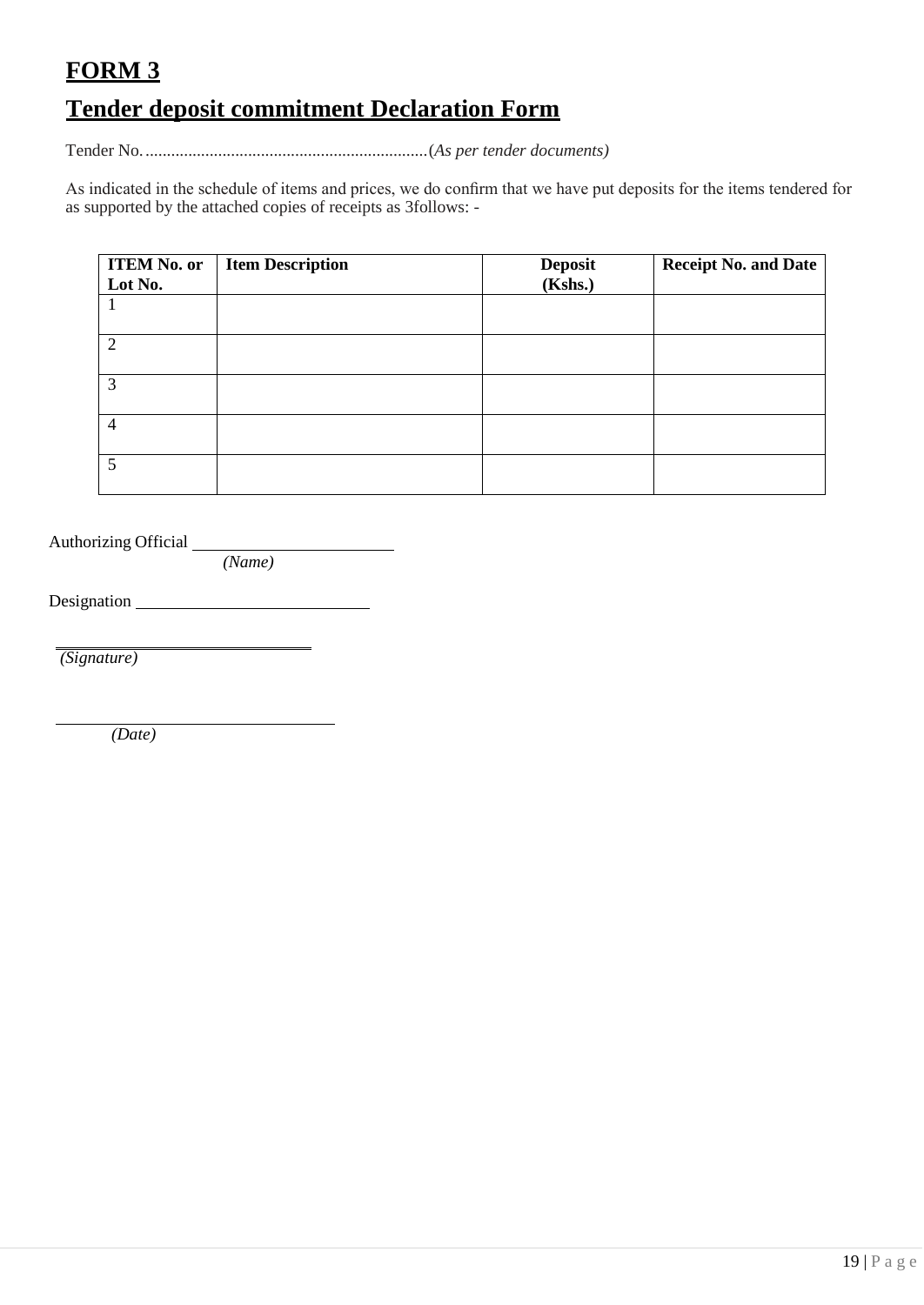# <span id="page-22-1"></span><span id="page-22-0"></span>**FORM 4 SELF-DECLARATION FORMS**

## **FORM SD1**

## **SELF DECLARATION THAT THE PERSON/TENDERER IS NOT DEBARRED IN THE MATTER OF THE PUBLIC PROCUREMENT AND ASSET DISPOSAL ACT 2015.**

| follows:- |  |
|-----------|--|

- 1. THAT I am the Company Secretary/Chief Executive/Managing Director/Principal Officer/Director of ………....……………………………….. (Insert name of the Company) who is a Bidder in respect of **Tender No. ………………….** for……………………. (Insert tender title/description) for .................................(Insert name of the Procuring entity) and duly authorized and competent to make this statement.
- 2. THAT the aforesaid Bidder, its Directors and subcontractors have not been debarred from participating in procurement proceeding under Part IV of the Act.
- 3. THAT what is deponed to here in above is true to the best of my knowledge, information andbelief.

| (Title) |  |  |  |
|---------|--|--|--|

(Signature) (Date)

……………………………………… ………………………................. …………..................……………

Bidder's Official Stamp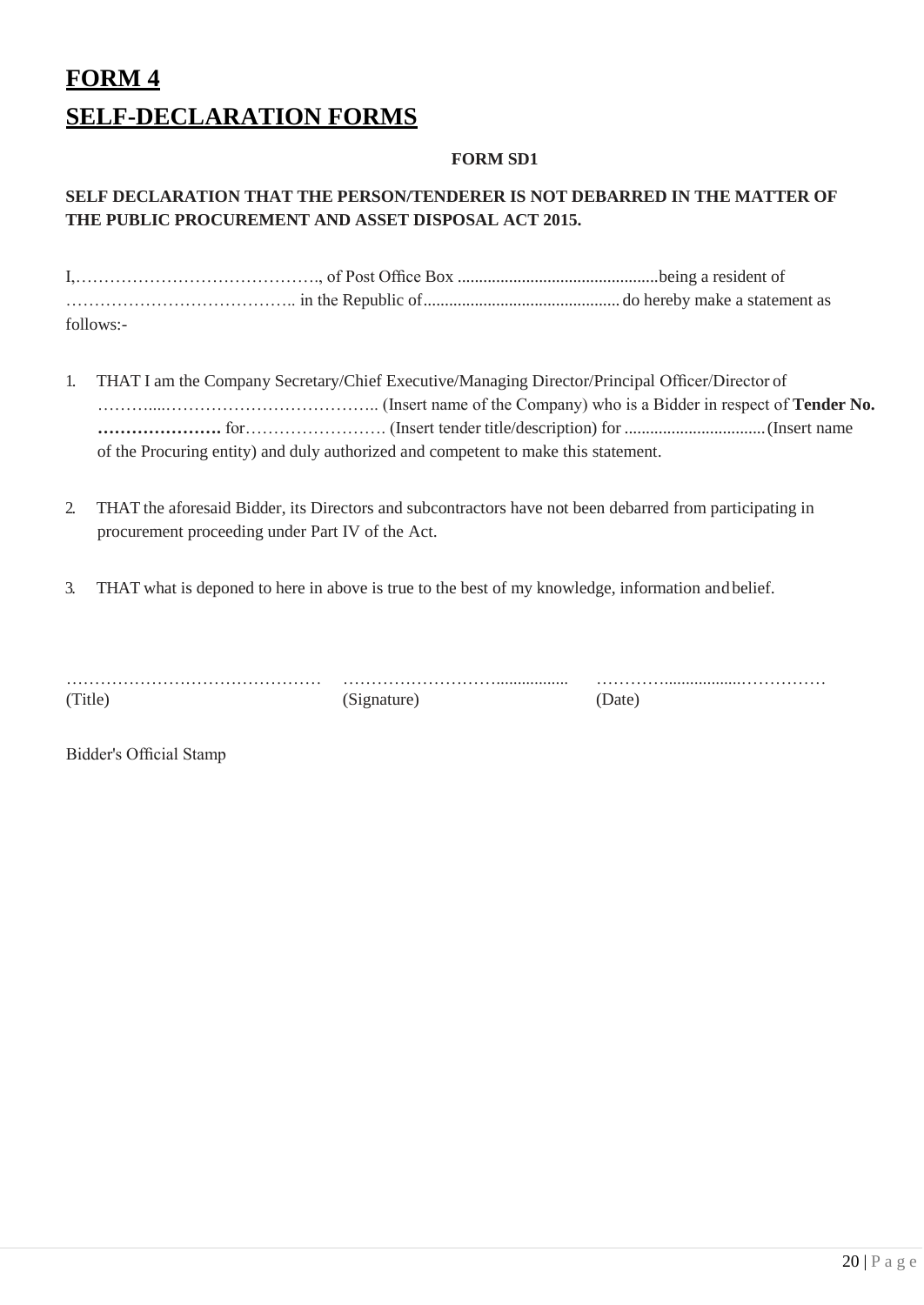## **FORM SD2**

## **SELF-DECLARATION THAT THE PERSON/TENDERER WILL NOT ENGAGE IN ANY CORRUPT OR FRAUDULENT PRACTICE.**

- 1. THAT I am the Chief Executive/Managing Director/Principal Officer/Director of…….......................................….. ……………………… *(Insert name of the Company)* who is a Bidder in respect of **Tender No...........................**for …………………….. *(Insert tender title/description)* for ...................................*(Insert name of the Procuring entity)* and duly authorized and competent to make this statement.
- 2. THAT the aforesaid Bidder, its servants and/or agents/subcontractors will not engage in any corrupt or fraudulent practice and has not been requested to pay any inducement to any member of the Board, Management, Staff and/or employees and/or agents of…………………….*.(insert name of the Procuring entity)* which is the procuring entity.
- *3.* THAT the aforesaid Bidder, its servants and/or agents /subcontractors have not offered any inducement to any member of the Board, Management, Staff and/or employees and/or agents of...................................*(name of the procuring entity)*.
- 4. THAT the aforesaid Bidder will not engage/has not engaged in any corrosive practice with other bidders participating in the subject tender
- 5. THAT what is deponed to here in above is true to the best of my knowledge information and belief.

| (Title) | )ate |  |
|---------|------|--|

Bidder's Official Stamp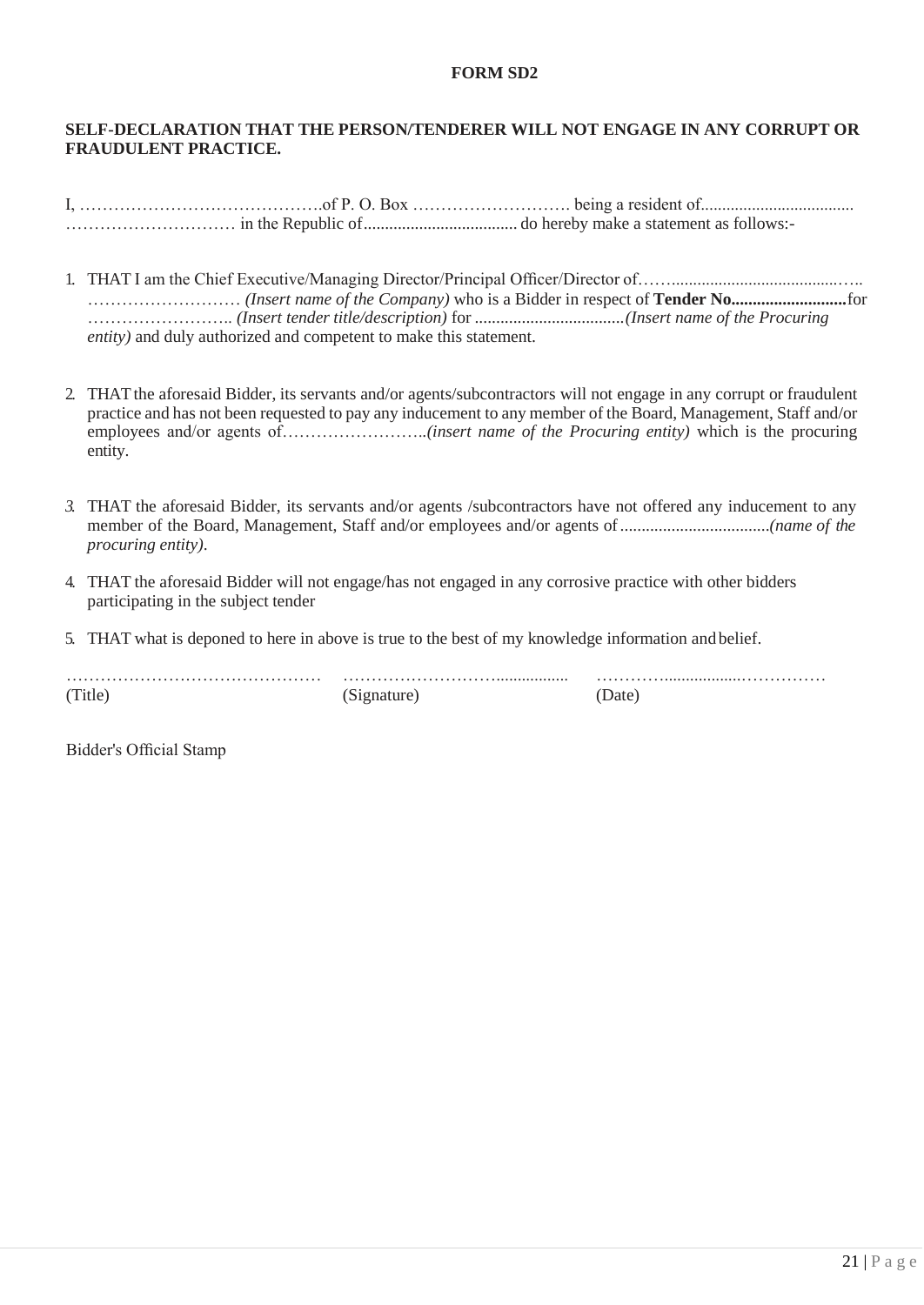# **FORM 5**

# <span id="page-24-1"></span><span id="page-24-0"></span>**DECLARATION AND COMMITMENT TO THE CODE OF ETHICS**

| contents of the Public Procurement & Asset Disposal Act, 2015, Regulations and the Code of Ethics for persons<br>participating in Public Procurement and Asset Disposal Activities in Kenya and my responsibilities under the Code. |
|-------------------------------------------------------------------------------------------------------------------------------------------------------------------------------------------------------------------------------------|
| I do here by commit to abide by the provisions of the Code of Ethics for persons participating in Public<br>Procurement and Asset Disposal.                                                                                         |
|                                                                                                                                                                                                                                     |
|                                                                                                                                                                                                                                     |
|                                                                                                                                                                                                                                     |
|                                                                                                                                                                                                                                     |
| (Company Seal/ Rubber Stamp where applicable)                                                                                                                                                                                       |
| Witness                                                                                                                                                                                                                             |
|                                                                                                                                                                                                                                     |
|                                                                                                                                                                                                                                     |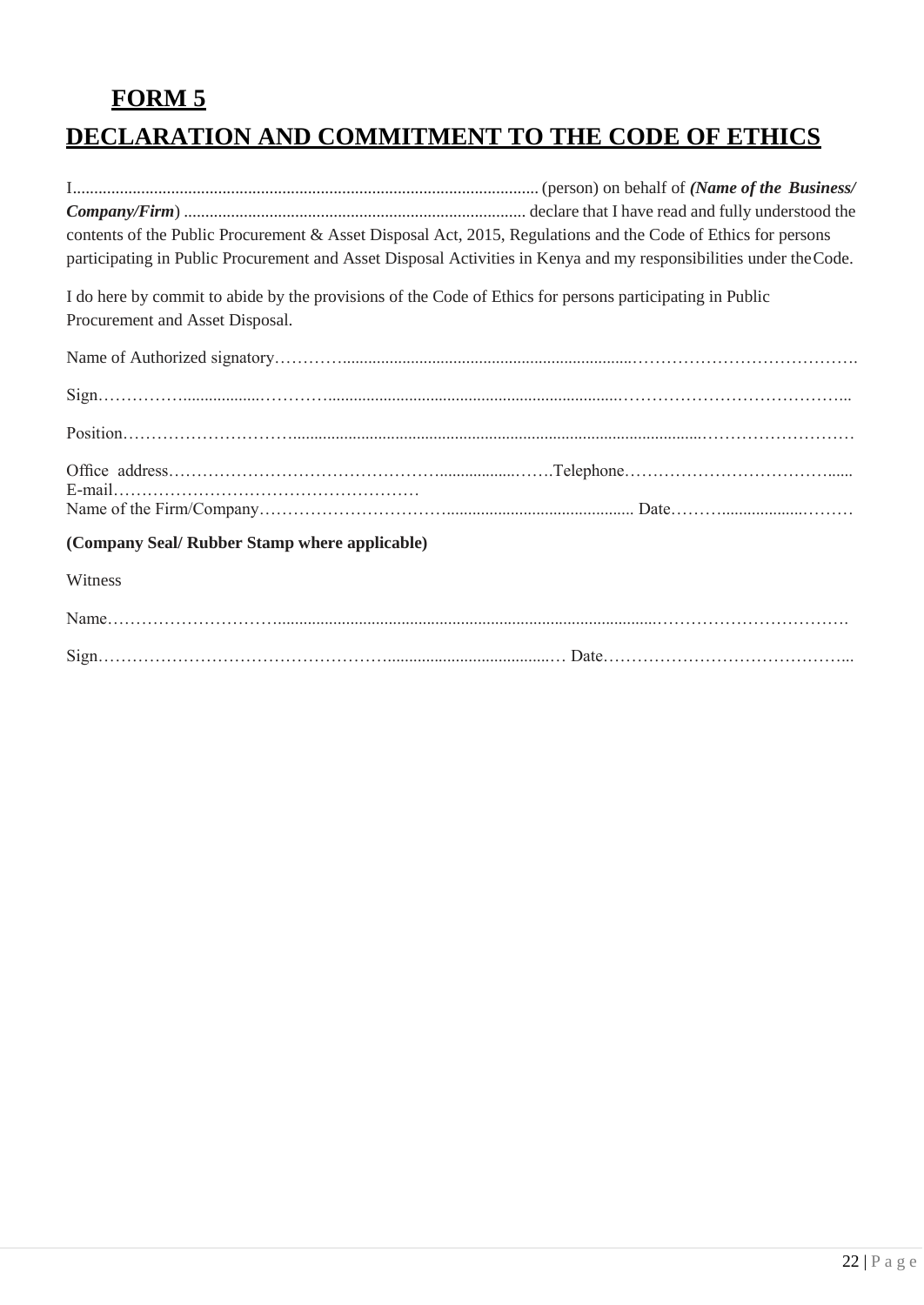# <span id="page-25-0"></span>**LETTER OF NOTIFICATION OF AWARD**

*[Letter head paper of the Procuring Entity] [Date]*

To: *[name and address of the Contractor]* This is to notify you that your Tender dated *[date]* for the purchase of the items and at prices listed on the table below is here by accepted the items and at prices listed on the by…...........................................................................*(Name of Procuring Entity)*.

Please acknowledge receipt of this letter of notification by signing the attached copy and returning it to us within 14 days of the issue of the notification to signify your acceptance of this award. Your signing the attached copy will constitute a contract between us and yourselves for sale of the said items.

On signature of the copy of the letter of notification, you are required to pay the balance of the tender price within 14 days and collect the items.

In connection with this award, you may contact the Officer(s) whose particulars appear below on the subject matter of this letter of notification of award.

#### **OFFERED ITEMS AND PRICES**

| <b>Item</b> | <b>Description of Item</b> | <b>Total Quantity</b> | Unit price | <b>Offered Price</b> |
|-------------|----------------------------|-----------------------|------------|----------------------|
| No.         |                            |                       |            |                      |
|             |                            |                       |            |                      |
|             |                            |                       |            |                      |
|             |                            |                       |            |                      |
|             |                            |                       |            |                      |
|             | TOTAL PRICE OF ALL ITEMS   |                       |            | <b>XXXXX</b>         |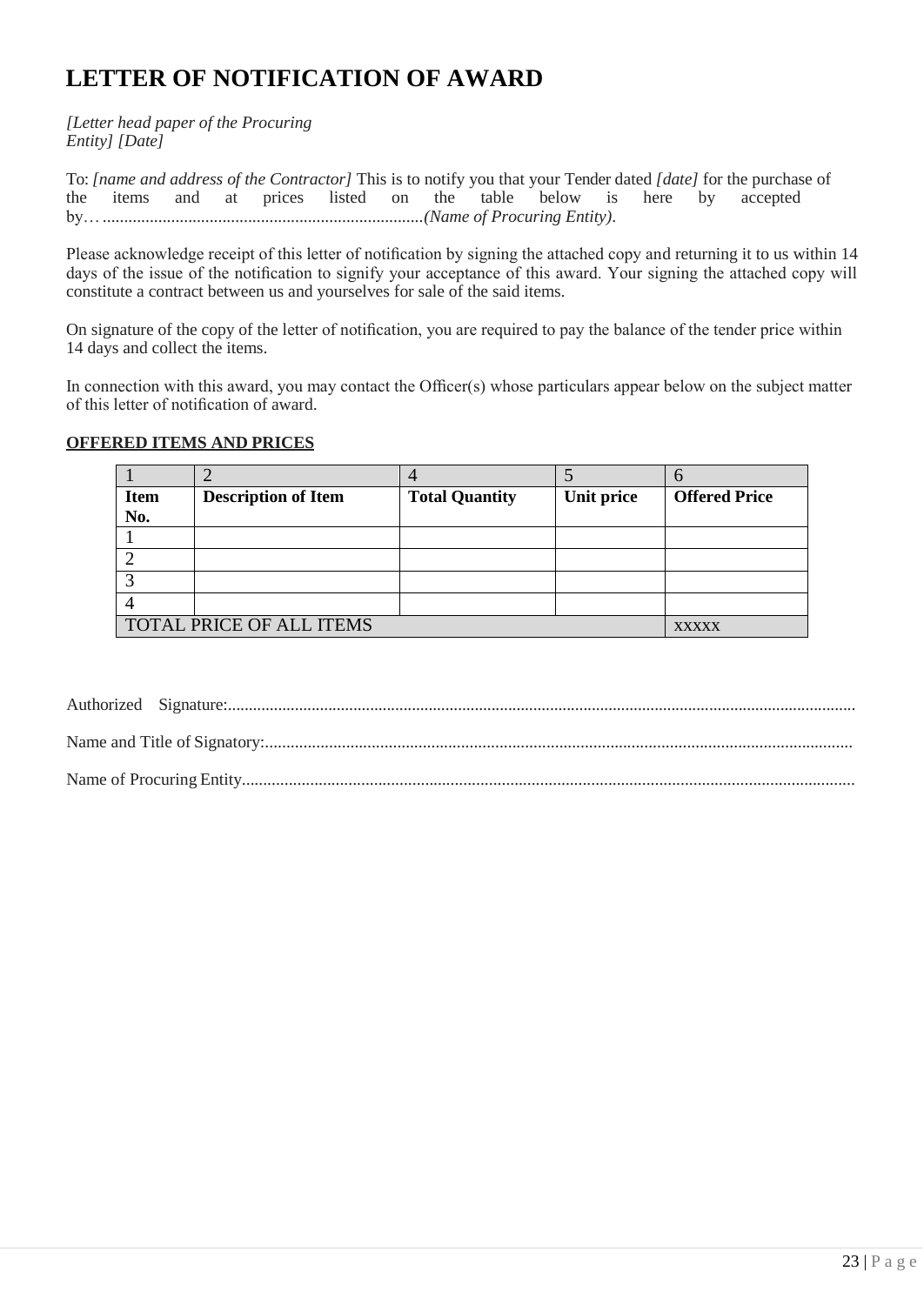# <span id="page-26-0"></span>**COPY OF THE LETTER OF NOTIFICATION OF AWARD**

(*To be signed by the Purchaser) [Letterhead paper of the Procuring Entity] [Date]*

To: *[name and address of the Purchaser]*

This is to notify you that your Tender dated *[date]* for the purchase of the items and at prices listed on the table below is herebyacceptedby...........................................................................*(name of Procuring Entity)*.

Please acknowledge receipt of this letter of notification by signing the attached copy and returning it to us within 14 days of the issue of the notification to signify your acceptance of this award. Your signing the attached copy will constitute a contract between us and yourselves for sale of the said items.

On signature of the copy of the letter of notification, you are required to pay the balance of the tender price within 14 days and collect the items.

In connection with this award, you may contact the Officer(s) whose particulars appear below on the subject matter of this letter of notification of award.

## **OFFERED ITEMS AND PRICES**

| <b>Item</b>              | <b>Description of Item</b> | <b>Total Quantity</b> | Unit price | <b>Offered Price</b> |
|--------------------------|----------------------------|-----------------------|------------|----------------------|
| No.                      |                            |                       |            |                      |
|                          |                            |                       |            |                      |
|                          |                            |                       |            |                      |
|                          |                            |                       |            |                      |
|                          |                            |                       |            |                      |
| TOTAL PRICE OF ALL ITEMS | <b>XXXXX</b>               |                       |            |                      |

Authorized Signature:......................................................................................................................................

Name and Title of Signatory:...........................................................................................................................

Name of Procuring Entity:................................................................................................................................

## *Officer(s) to be contacted*

| Name of Officer                                                                                                                                                                                                                |
|--------------------------------------------------------------------------------------------------------------------------------------------------------------------------------------------------------------------------------|
|                                                                                                                                                                                                                                |
|                                                                                                                                                                                                                                |
| email Address and the contract of the contract of the contract of the contract of the contract of the contract of the contract of the contract of the contract of the contract of the contract of the contract of the contract |
| Physical Address (City, Street, Building, Floor number and room number)                                                                                                                                                        |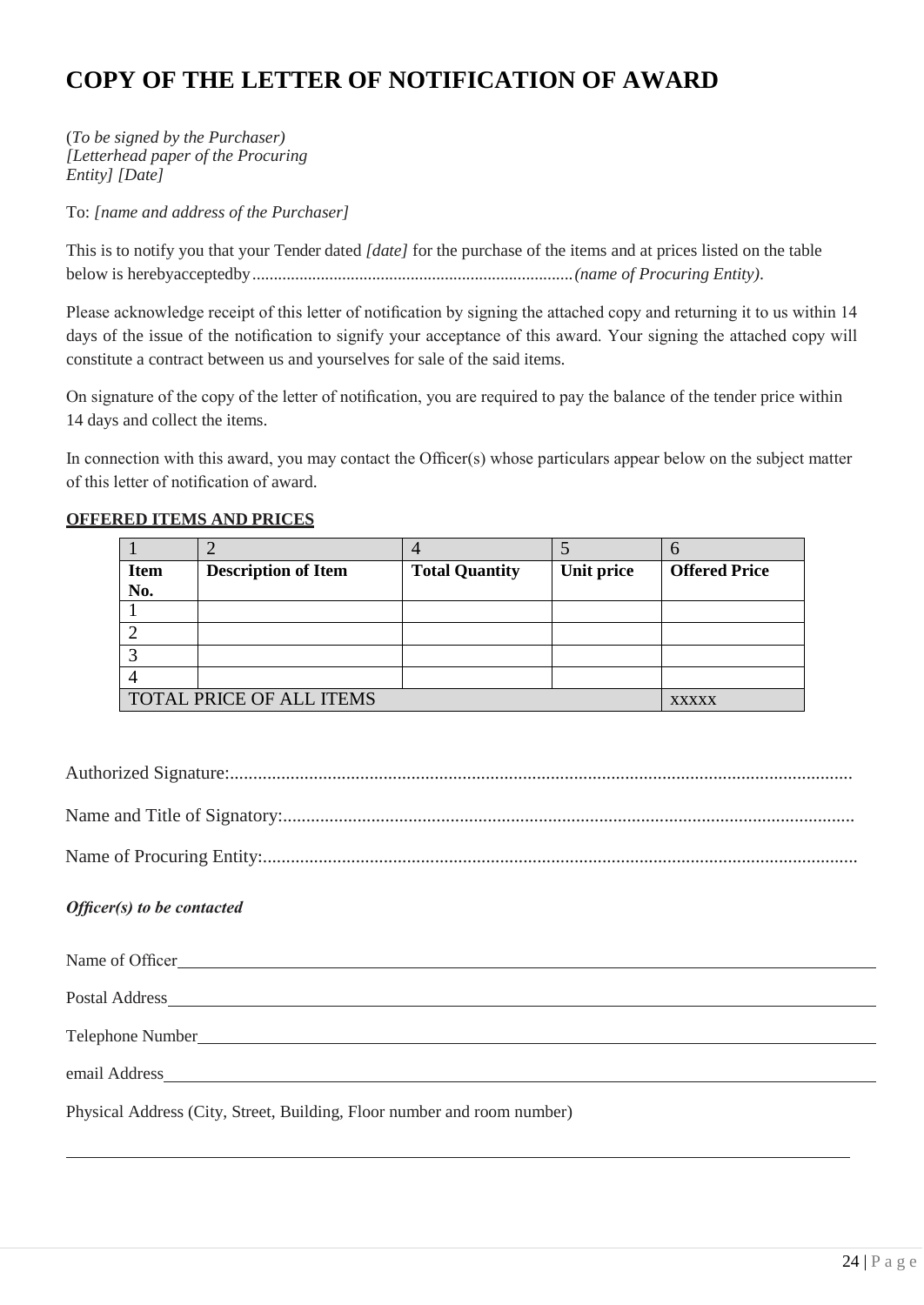## *SIGNED BY THE PURCHASER*

I/we, the undersigned accept the award and will execute the sale of the items as per conditions of the award. We understand that the award will remain cancelled and no deposits will be refunded if we do not:

- a) Return this letter signed within 14 days; or
- b) Pay the balance of the tender amount within fourteen (14) days after notification of the award.

We further understand that if we do not collect the items we have paid for within fourteen (14) days after making the payment, you charge storage charges at rates to be determined by yourselves.

Name of Purchaser

Authorized Signature: Date

*Name and Title of Signatory*